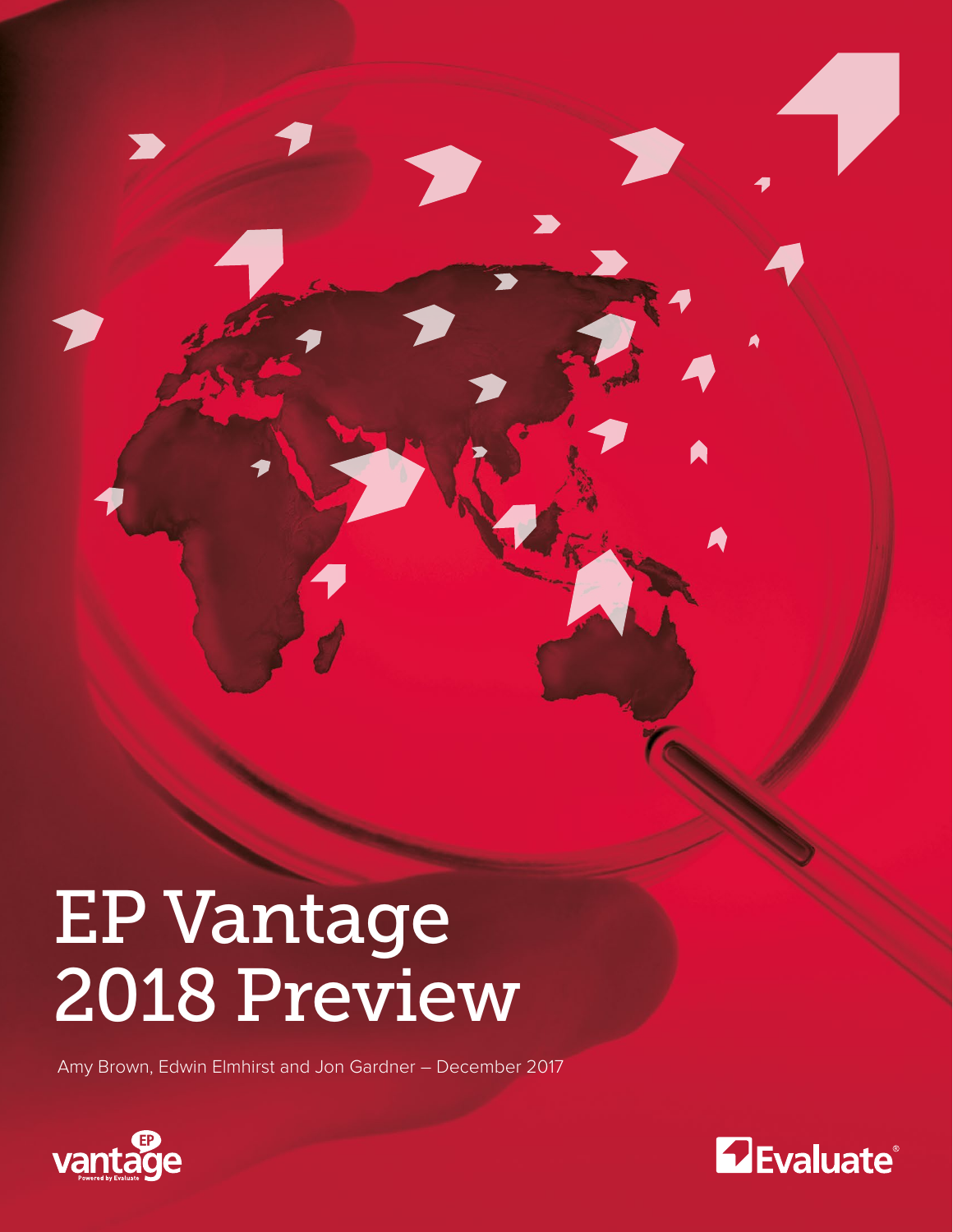

## Foreword

The biopharma sector is approaching 2018 in a position of strength. As a hypothesis, this statement is hard to reject. Novel medicines are reaching the market more quickly than ever before; in the past few years large and small drug developers have successfully launched transformative products in a number of therapy areas; investor support for private and public companies is strong; and global demographics signal rising demand for healthcare.

But for those looking ahead, what should alternative hypotheses test? That 2018 holds even more promise? Or that the pace of progress is unsustainable?

There are arguments to be made for both statements.

On the regulatory front, it looks unlikely that the US FDA will swing towards a more conservative stance; the past few years have seen concerted efforts to speed approvals of the most urgently needed new medicines and, more recently, low-cost generics. There are perhaps more uncertainties in Europe, which is grappling with the relocation of the European Medicines Agency post-Brexit. But even here the regulator has made attempts to become more transparent and proactive.

Over the past few years, these regulators have ushered in ground-breaking medicines that promise to shift the outlook for patients suffering from a wide variety of chronic and acute conditions – and reward their developers richly. Many of these scientific leaps forward – like CAR-T or RNA therapies – are expected quickly to become commercial success stories. But how these new launches actually fare in markets that are increasingly sensitive to cost will be closely watched in 2018.

The progress of promising pipeline projects will, as always, have a big influence on how investors feel about the sector. Among the most closely watched are the next generation of immuno-oncology drugs – as a watchword for huge valuations and high expectations, should new combinations and novel targets fail to deliver, confidence in the industry's R&D work more broadly could take a knock.

Next year will certainly see the quest to determine the value of these new technologies and techniques continue – not only for investors but for potential acquirers, many of whom remained on the sidelines in 2017. Predictions of an uptick in M&A in 2018 can already be heard from many quarters, with commentators citing a growing urgency to act for many larger biotech and pharma groups. Small drug makers will not necessarily become easier targets, however; there are few signs that their access to cash will be impeded next year.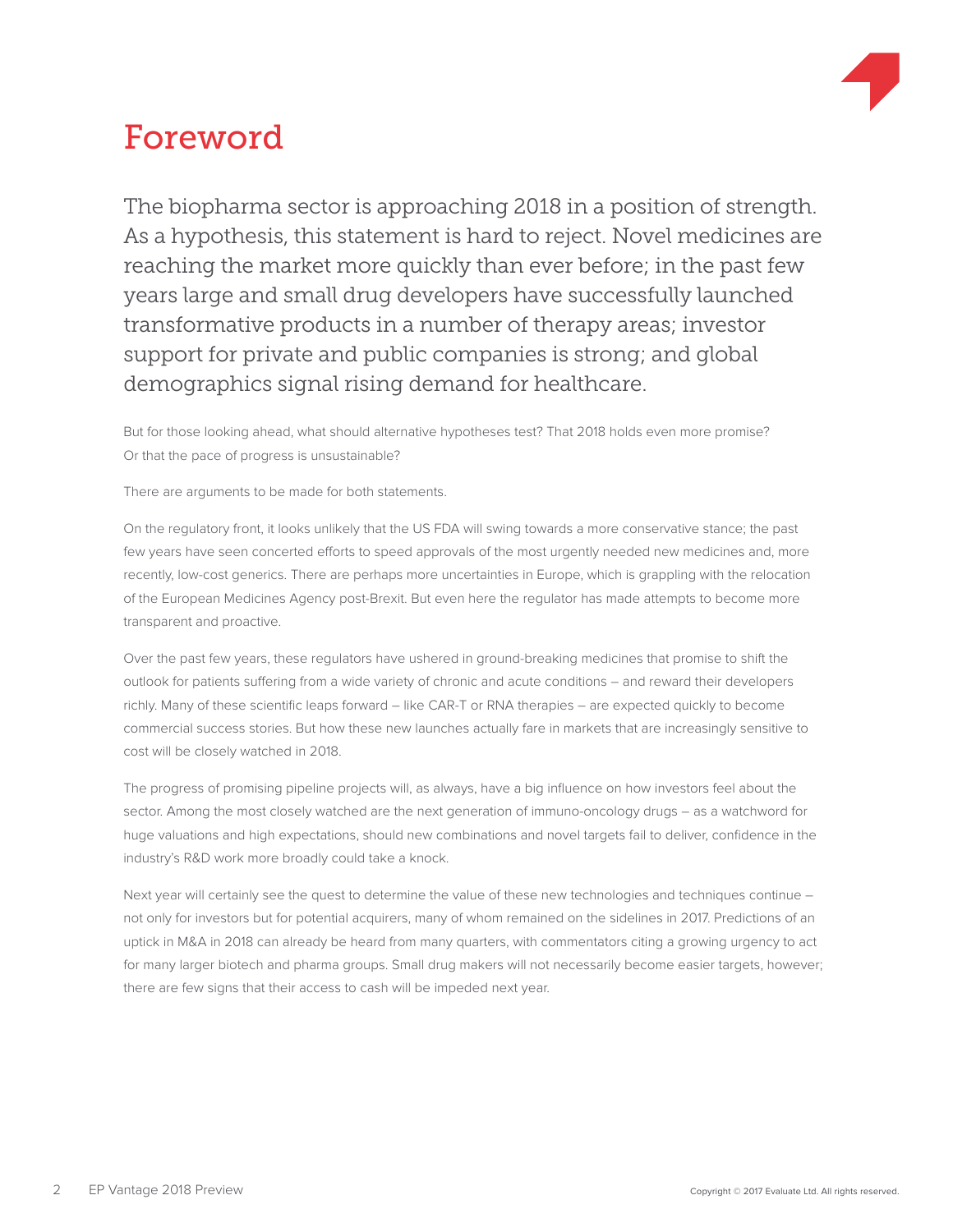

The progress of tax reform in the US will be important to those in the business of deal making, and a watchful eye will remain on US policy shifts more generally. However, the Trump administration's inability to pass substantial healthcare reform and an apparent pullback from taking action on drug pricing mean that this is not the live issue it once was. That said, it is also true that unpredictability is a certainty when it comes to the current occupant of the White House.

Still, the issue of drug pricing and affordability will remain at the forefront of many debates next year, particularly in the US. Signs that power is shifting towards payers in more therapy areas would be taken badly by investors.

But, on many measures, 2018 should start strongly for the biopharma sector: closely watched stock indices are not a million miles off 2015's peak, demand for IPOs and secondary fund raisings is strong, and the coffers of venture investors are well stocked. The need for large companies to stock pipelines will never wane, while regulators are sending industry a clear message – deliver the innovation and we will approve it.

However the sector has set itself a high bar over the last few years, with rapid progress in many fields. Expectations are high. Too many disappointments next year would remind heady investors that in this industry, failure is a fact of life.

Report authors | Amy Brown, Edwin Elmhirst, Jon Gardner

Written: November 2017. All data correct as of November 15, 2017.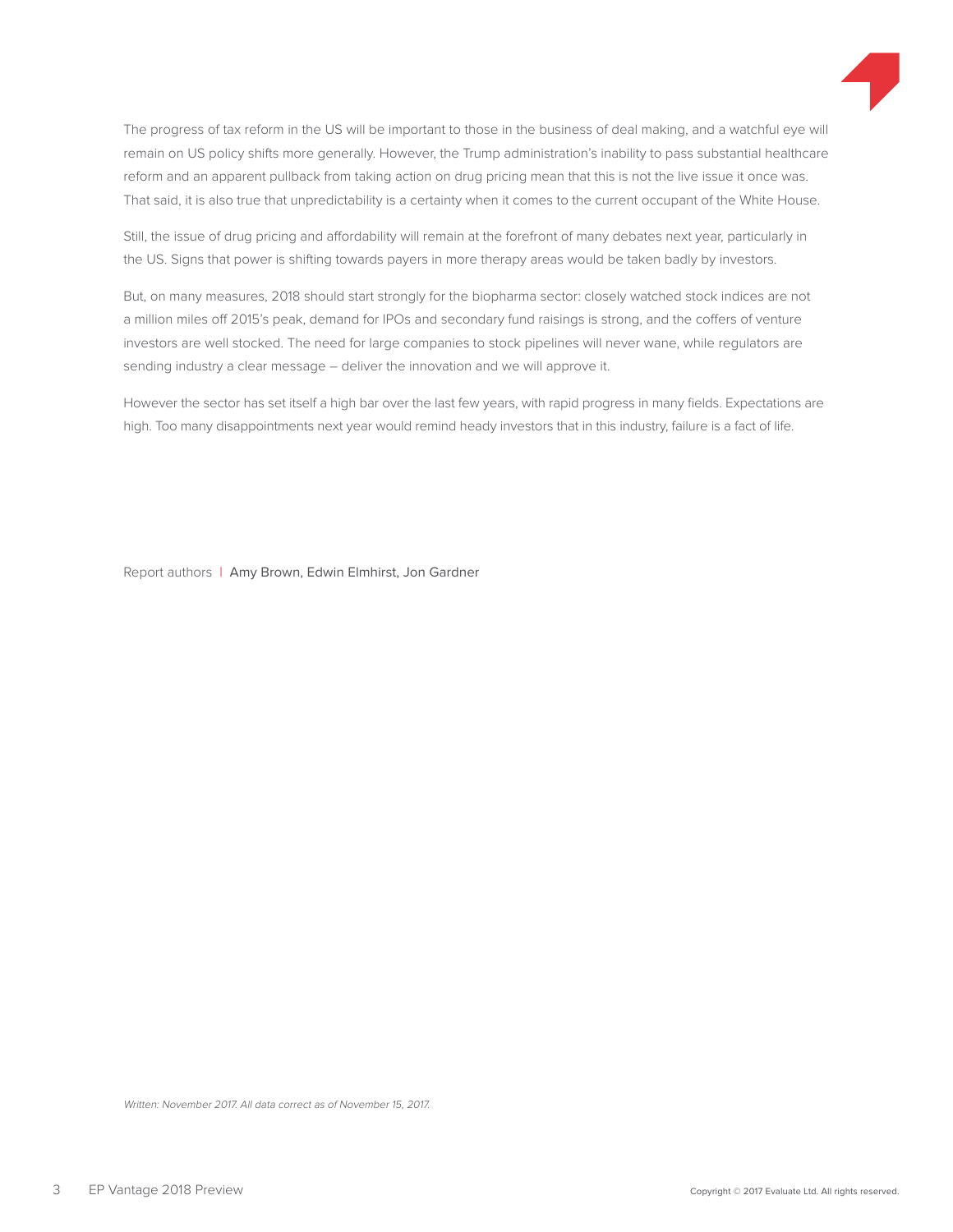

### Back to basics – regulation, launches and pipelines

At the start of last year Trump was the sentiment setter. In 2016 the severity of the biotech boom implosion was the big unknown. And, heading into 2015, the million-dollar question was for how much longer the bull run could charge.

As 2018 approaches, an overarching theme is less obvious. US policy shifts, in particular tax reform, and the ongoing drug price debate will be closely followed, although on this topic the power of the US President's Twitter account has diminished.

Macro events will, as always, hold their sway. But it is perhaps the industry's bread and butter – clinical readouts and drug launches – that are emerging as a dominant preoccupation.

"R&D successes and failures are probably going to be the biggest driver of sentiment next year, all other things being equal," says Ben Yeoh, senior portfolio manager at RBC Global Asset Management. "The immuno-oncology space continues to be a barometer – there will be a lot of attention there."

A look at the output of the US regulator over the past couple of years amply demonstrates that the biopharma sector is in the midst of a very strong run of breakthroughs and launches. A major concern for investors is whether this productivity can continue in 2018.

### **FDA approval count vs. forecast US sales 15 November 2017** Source: EvaluatePharma<sup>®</sup> 15 November 2017 **5 years after launch**

**2013** – Sovaldi (Gilead), Tecfidera (Biogen) **2014** – Opdivo (Bristol-Myers Squibb), Harvoni (Gilead) **2015** – Orkambi (Vertex), Ibrance (Pfizer)

**2016** – Tecentriq (Roche), Epclusa (Gilead), Venclexta (Abbvie)

**2017** – Ocrevus (Roche), Imfinzi (Astrazeneca) , Dupixent (Sanofi/Regeneron)

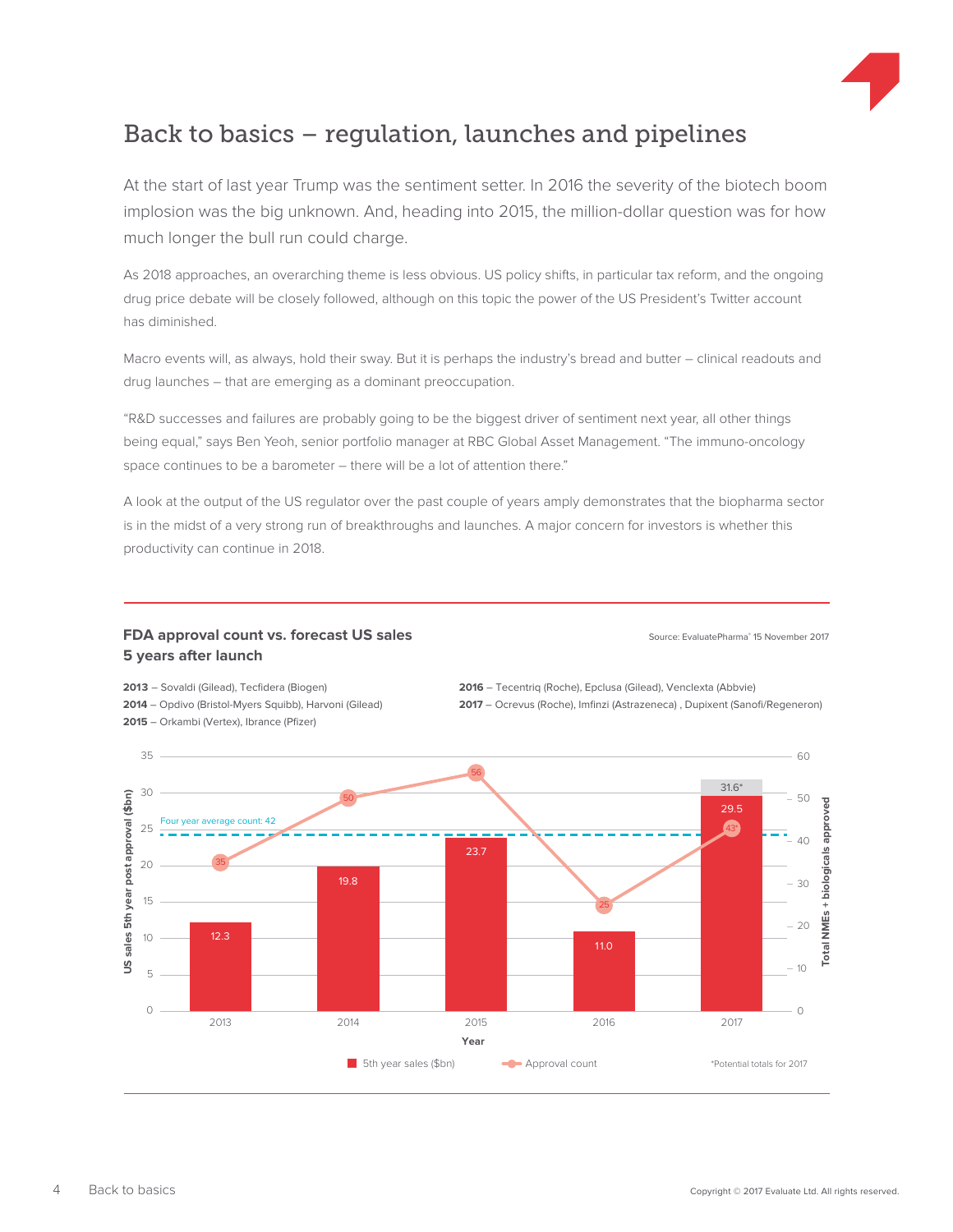

The FDA is on track to green light 43 novel drugs in 2017, which are forecast to be generating a combined \$32bn in US sales in five-years' time. A perception of greater leniency from the US regulator is also helping sentiment – stoked by U-turns on the stringent safety requirements for the likes of Eli Lilly's rheumatoid arthritis drug Olumiant and Amicus's Fabry disease treatment migalastat, or the controversial green light for Sarepta's Exondys 51. The agency itself strenuously denies that its hurdles for approval have been lowered, but these cases do little to disabuse industry watchers of the notion of a "friendly FDA".

Add to this the fact that the new FDA commissioner, Scott Gottlieb, has been widely embraced by industry and investors alike. His recent efforts to further speed the approval of generic drugs might be giving some branded manufacturers pause for thought, though for the pharmaceutical sector as a whole he has been labelled a good thing.

"I would say the FDA climate is constructive, and we would hope for that to continue," Mr Yeoh says.

The situation in Europe is slightly different, where expected upheaval around the relocation of the region's regulator to Amsterdam could potentially cause delays.



### Source: EvaluatePharma® **At risk? European sales of late-stage projects** 15 November 2017

With regulators primed to approve innovation, and the sector riding high on several successful years for R&D, 2018 needs to deliver its own swathe of positive pipeline news to show that this momentum can be maintained.

As Mr Yeoh points out, updates from the world of immuno-oncology are the most hotly awaited. Huge leaps forward in cancer care with the anti-PD-(L)1 antibodies and the approval of cutting-edge techniques like CAR-T have raised expectations that the sector can keep delivering at pace.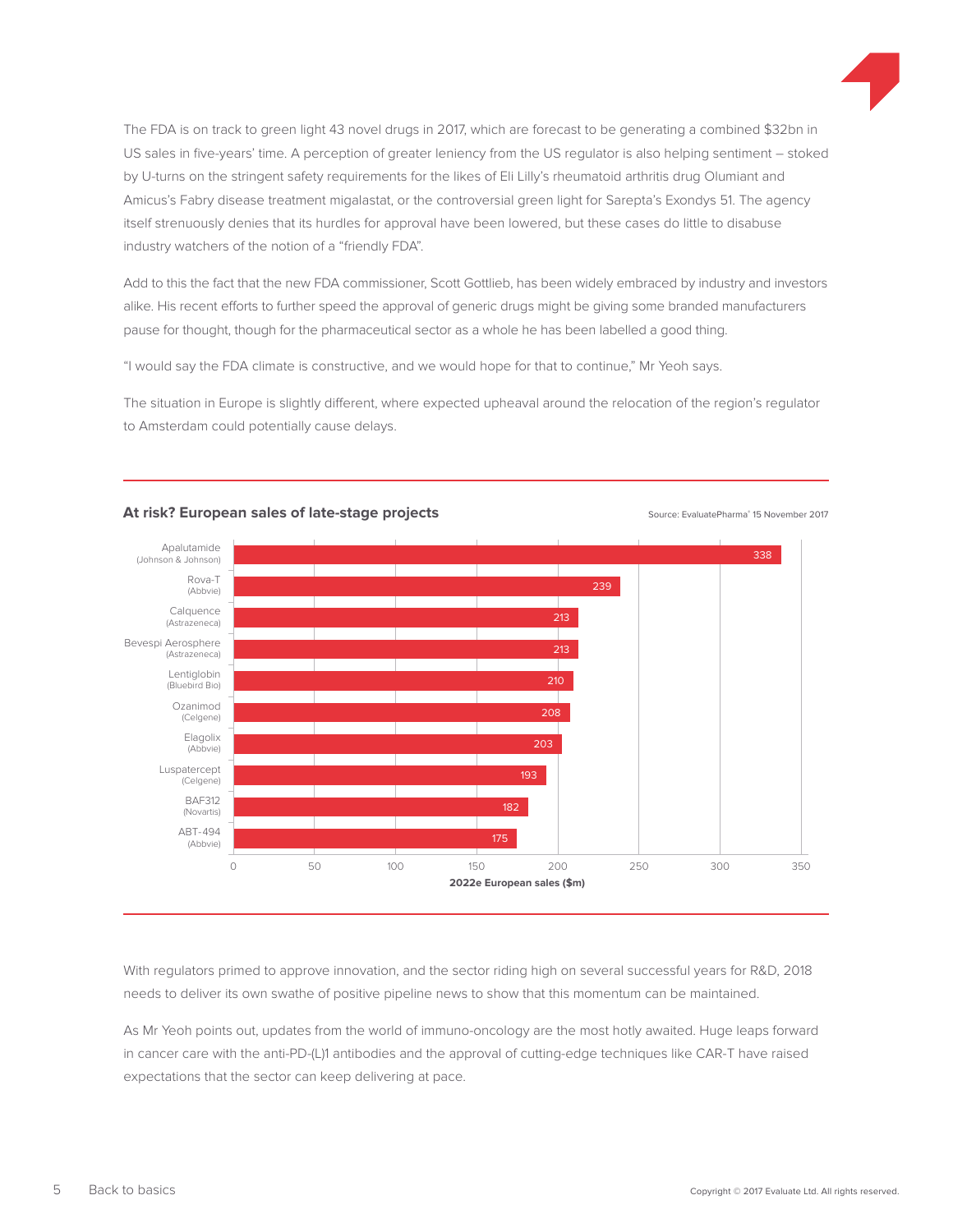

Wide-ranging research is ongoing, but a handful of clinical trials and projects are being monitored particularly closely. Success with IDO inhibition is perhaps the most immediately pivotal; hopes are high that adding IDO to PD-(L)1 will generate more than just incremental benefit, and add another checkpoint inhibitor to the medical armamentarium, after PD-(L)1 and CTLA4.

And there are numerous other combo studies with novel immune checkpoint targets reading out throughout 2018. While many will continue generating ambiguous or incremental data, some might give investors a more accurate picture of whether a combination strategy is able to add anything above the strong benefits seen with PD-(L)1 blockade.

| watch out for in 2018 |                            |                                     | Source: EvaluatePharma® 15 November 2017           |                             |  |
|-----------------------|----------------------------|-------------------------------------|----------------------------------------------------|-----------------------------|--|
| Target                | Project                    | Company                             | <b>Study, indication, combo</b>                    | <b>Trial ID</b>             |  |
| Fortunes going up     |                            |                                     |                                                    |                             |  |
| IDO                   | Epacadostat                | Incyte                              | Echo-301: Melanoma; + Keytruda                     | NCT02752074                 |  |
| Lag3                  | Relatlimab<br>(BMS-986016) | <b>Bristol-Myers Squibb</b>         | Checkmate-142: Colorectal cancer, + Opdivo         | NCT02060188                 |  |
| CD122 (IL-2RB)        | <b>NKTR-214</b>            | Nektar Therapeutics                 | Pivot02: + Keytruda. Propel: + Opdivo, + Tecentriq | NCT02983045;<br>NCT03138889 |  |
| and going down        |                            |                                     |                                                    |                             |  |
| Ox40                  | PF-04518600                | Pfizer/Merck KGaA                   | Javelin Medley: + Bavencio                         | NCT02554812                 |  |
| CSF-1R                | Cabiralizumab              | Bristol-Myers Squibb/<br>Five Prime | + Opdivo                                           | NCT02526017                 |  |
| CSF-1R                | <b>ARRY-382</b>            | Array                               | + Keytruda                                         | NCT02880371                 |  |
| CSF-1R                | Emactuzumab                | Roche                               | + Tecentrig                                        | NCT02323191                 |  |
| CSF-1R                | PD-0360324                 | Pfizer/Merck KGaA                   | Javelin Medley: + Bavencio                         | NCT02554812                 |  |

### **Keeping an eye on I-O: Checkpoint targets trials to** watch out for in 2018

Incyte is leading the IDO inhibition field, and is due to release the first rigorous phase III data in this space in the first half of 2018. Echo-301 tests a combination of epacadostat with Merck & Co's Keytruda in first-line melanoma, a tumour type that has already been transformed by the arrival of the anti-PD-1 antibodies.

"That's a huge study because if melanoma fails you can pretty much write off all those other cancers that [epacadostat] is being tested in," says Brad Loncar, a private biotech investor and founder of the Loncar Cancer Immunotherapy ETF.

Incyte has certainly benefited from the immuno-oncology wave – it was valued at more than \$30bn in March 2017. And although its share price has fallen by around a third since then, the collapse of such a high-profile asset would send out shockwaves.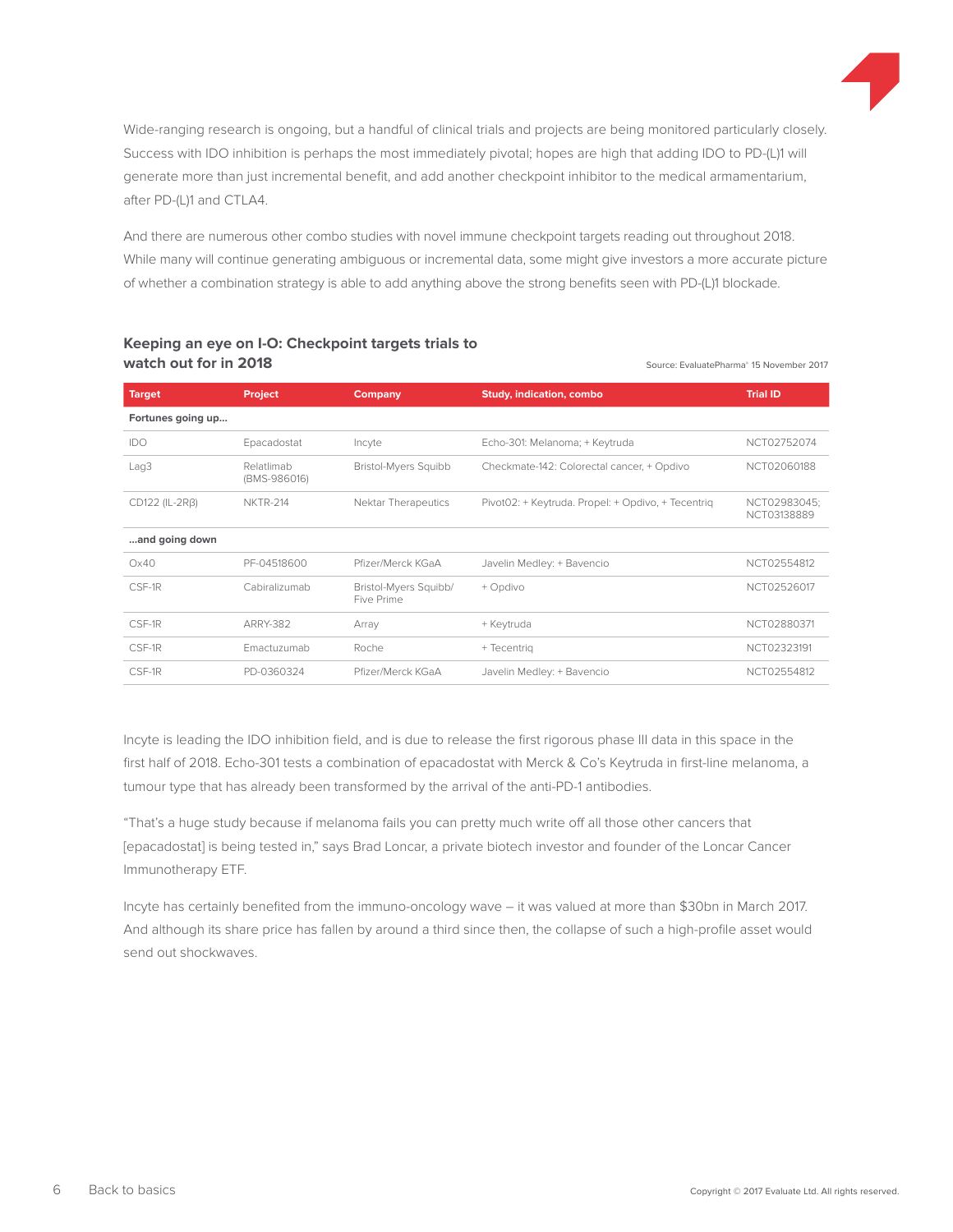

Source: EvaluatePharma® 15 November 2017

### **Keeping an eye on I-O: Other combo trials to** watch out for in 2018

| <b>Project and target</b> | <b>Company</b>              | <b>Study, indication, combo</b>    | <b>Trial ID</b>          |
|---------------------------|-----------------------------|------------------------------------|--------------------------|
| Tim <sub>3</sub>          |                             |                                    |                          |
| <b>MBG453</b>             | <b>Novartis</b>             | + PDR001 (PD-1)                    | NCT02608268              |
| <b>TSR-022</b>            | Tesaro                      | Amber: + TSR-042 (PD-1)            | NCT02817633              |
| <b>CD40</b>               |                             |                                    |                          |
| <b>RG7876</b>             | Roche                       | + emactuzumab                      | NCT02760797              |
| Icos                      |                             |                                    |                          |
| JTX-2011                  | Celgene/Jounce              | Iconic: + Opdivo                   | NCT02904226              |
| <b>ITR</b>                |                             |                                    |                          |
| <b>GWN323</b>             | Novartis                    | + PDR001 (PD-1)                    | NCT02740270              |
| <b>CEA</b>                |                             |                                    |                          |
| Cergutuzumab              | Roche                       | + Tecentrig                        | NCT02350673              |
| TLR9                      |                             |                                    |                          |
| <b>CMP-001</b>            | Checkmate Pharmaceuticals   | Melanoma, + Keytruda               | NCT02680184              |
| IMO-2125                  | Idera Pharmaceuticals       | Melanoma, + Yervoy                 | NCT02644967              |
| 4-1BB (CD137)             |                             |                                    |                          |
| Utomilumab                | Pfizer/Merck KGaA           | Javelin Medley: + Bavencio         | NCT02554812              |
| Urelumab                  | <b>Bristol-Myers Squibb</b> | Includes B-cell NHL, GBM; + Opdivo | NCT02253992; NCT02658981 |

Another key I-O target is Lag3, where Bristol's relatlimab has already showed efficacy in Lag3-positive patients who had progressed on anti-PD-(L)1 therapy. And Nektar has already made waves by showing that its CD122 agonist NKTR-214 combined with Opdivo prompted responses in PD-L1-negative subjects, raising hopes that it could turn "cold" tumours "hot".

Still, concern has already been growing that expectations are too high for the speed of progress in this field, and disappointments with Ox40, CSF-1R and Kir bear some of these out. Investors have thus been served several reminders that the questions of what to combine and where are not easily answered.

Next year will also contain setbacks – to reassure investors, there must also be progress. It is notable that big pharma groups active in immuno-oncology are also feeling the weight of sky-high expectations.

"People always overestimate near-term change and underestimate the impact of a new technology on long-term change. That has probably happened in immuno-oncology ," Pascal Soriot, chief executive of Astrazeneca, said at a press conference in October.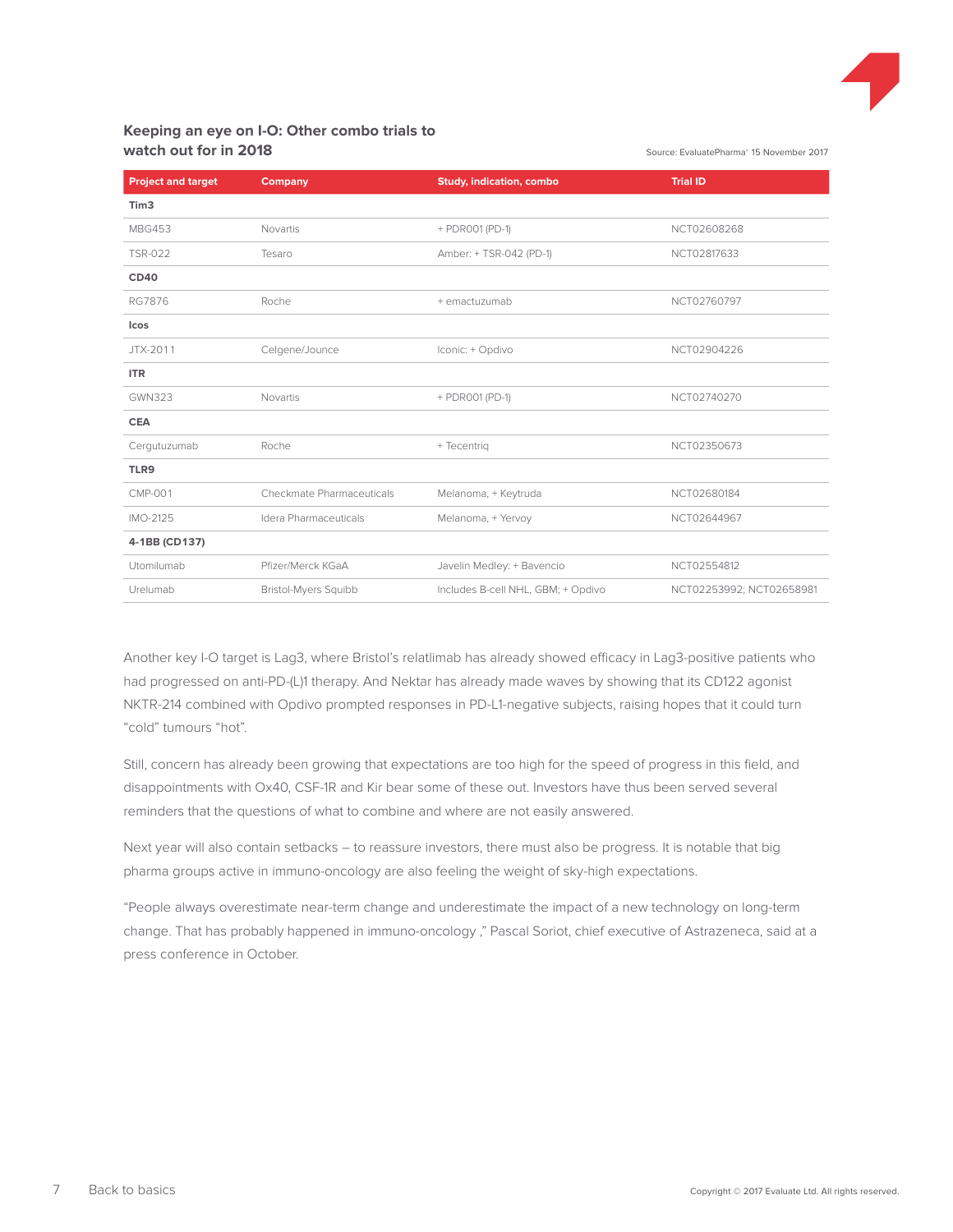

And Bristol-Myers Squibb executives, at the Jefferies healthcare conference in London in November, went out of their way to remind attendees that their company was about much more than immuno-oncology.



**PD-(L)1 MAb sales expectations** and the state of the source: EvaluatePharma<sup>®</sup> 15 November 2017

Of course these big pharma groups have a vested interest in keeping a lid on expectations – several are awaiting hugely important readouts in first-line lung cancer next year, from studies that will also help set the tone around immuno-oncology in 2018.

Bristol's Checkmate-227 is due in the first half, as is the overall survival result from Astrazeneca's Mystic study, which failed to hit on progression-free survival at the first reading. Data from Merck's Keynote-189 have been pushed back to 2019 after the company changed the trial design.

Roche put the cat amongst the pigeons with a surprising hit on progression free survival in the Impower-150 trial in November, which tested the combination of Tecentriq, Avastin and chemotherapy against Avastin and chemo alone. The full data, including overall survival, remain important unknowns and are also due to be released in the first half of next year. However if Tecentriq's advantage over a well-established treatment regimen is confirmed, Roche will find itself in a strong position.

These trials all represent late-stage testing of different combination strategies – they variously look at PD-(L)1 plus CTLA4 or PD-(L)1 plus chemotherapy – so the results will be influential beyond these drugs.

The recent Roche data make for encouraging reading. However failure to push the field forwards elsewhere could prompt growing doubts about some of the promises being made about – and the valuations being ascribed to – other high-profile immuno-oncology projects.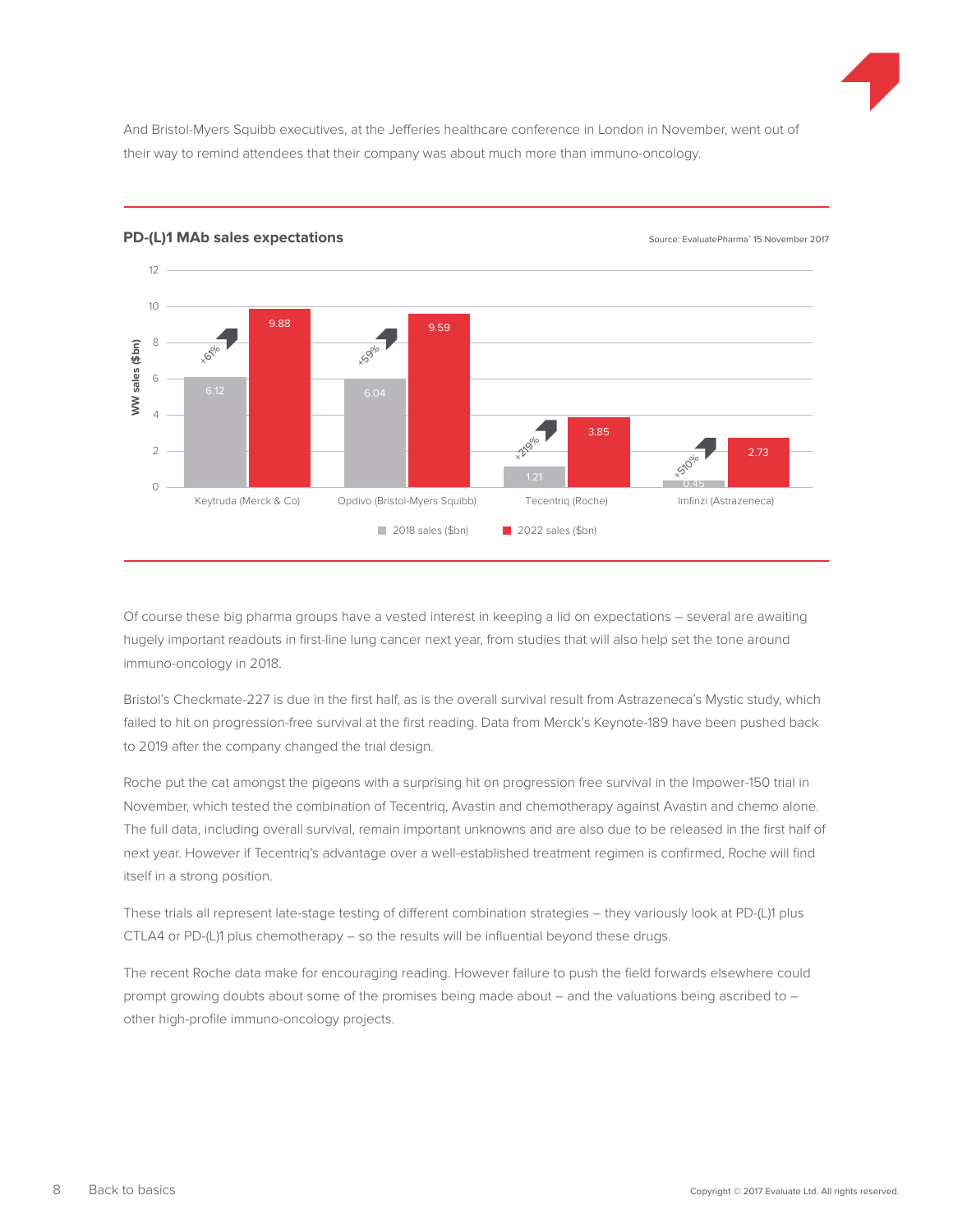

#### Approvals/early launches – the importance of delivering

Source: EvaluatePharma<sup>®</sup> 15 November 2017

| <b>Product</b>                | Company                   | <b>Key event</b>                             | 2018e WW sales (\$m) |  |  |
|-------------------------------|---------------------------|----------------------------------------------|----------------------|--|--|
| Semaglutide                   | Novo Nordisk              | US launch; EU approval (Q1)                  | 368                  |  |  |
| Olumiant                      | Eli Lilly                 | Second FDA review                            | 143                  |  |  |
| Patisiran                     | Alnylam                   | US/EU filing                                 | 102                  |  |  |
| Luxturna                      | Spark                     | US approval (28th Jan)                       | 76                   |  |  |
| Rova-T                        | Abbvie                    | Phase II Trinity results (Q2)                | 73                   |  |  |
| Ozanimod                      | Celgene                   | US/EU filing                                 | 46                   |  |  |
| Epidiolex                     | <b>GW Pharmaceuticals</b> | US approval (30th Aug)                       | 45                   |  |  |
| <b>AVXS-101</b>               | Avexis                    | Confirm 2018 filing                          | 33                   |  |  |
| Inotersen                     | lonis                     | EU approval (Jun-Jul); US approval (6th Nov) | 16                   |  |  |
| Anti-CGRP migraine therapies: |                           |                                              |                      |  |  |
| Aimovig                       | Amgen/Novartis            | US approval (17th May)                       | 128                  |  |  |
| Galcanezumab                  | Eli Lilly                 | US filing                                    | 56                   |  |  |
| Fremanezumab                  | Teva                      | US approval (17th Oct)                       | 17                   |  |  |
| Eptinezumab                   | Alder                     | Phase III Promise 2 results (H1)             | $\sim$               |  |  |

Of course next year will not only be about new cancer treatments – sky-high expectations and eye-watering valuations can be found elsewhere too. Among the smaller players, Spark's progress with what is likely to be the first gene therapy in the US will be closely watched, as will Alnylam's and Ionis's moves towards regulatory review of their ground-breaking RNA-based therapies.

Among the bigger companies, Roche has much riding on its newly approved novel haemophilia treatment, Hemlibra (emicizumab), while the expected arrival of the anti-CGRP therapies for migraine will be a test both of the "friendly FDA" theory, and of whether sellside forecasts for supposedly valuable new drug classes can be relied on.

On this theme, the sluggish launches of the cholesterol-lowering anti-PCSK9 agents will continue to be monitored. These products were widely vaunted as future blockbusters but now look like an embarrassing case study in poor foresight, with industry and analysts alike widely failing to predict the reluctance of payers to embrace them.

Also proving a test of payers' patience will be the CAR-T therapies Yescarta and Kymriah. Initial uptake of these cutting-edge therapies will be closely scrutinised to help evaluate the future value of these and rival therapies – and help judge whether Gilead's \$12bn acquisition of Kite was worth it. Approvals in broader indications, and in markets beyond the US – Kymriah was recently filed in the EU – will also be hotly awaited.

Also holding the potential to knock some hats off next year would be any ramp-up in the uptake of biosimilars in the US, as a number of substantial biological franchises approach the end of their patented lives.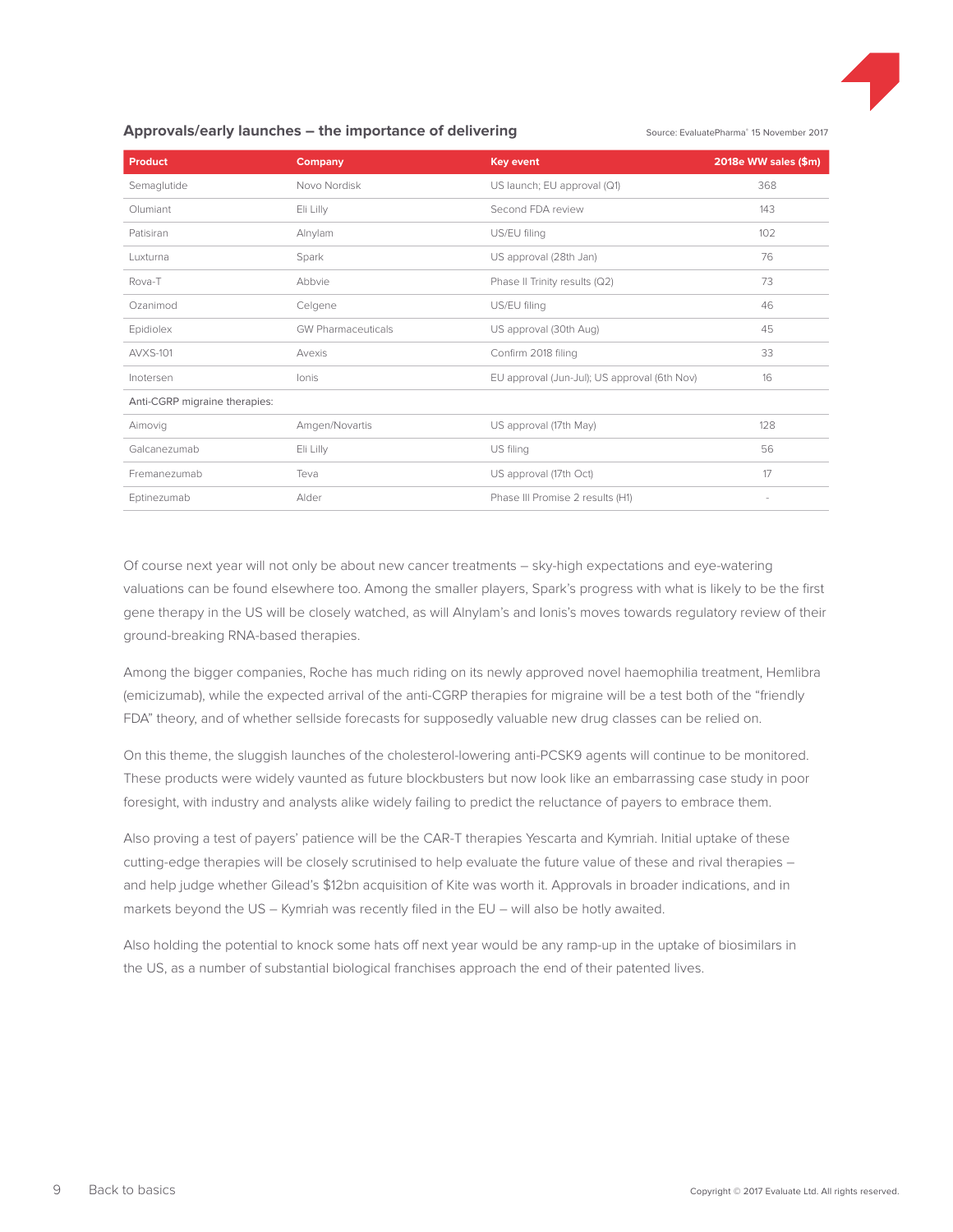



### Recent launches – the importance of meeting expectations **Source: EvaluatePharma**® 15 November 2017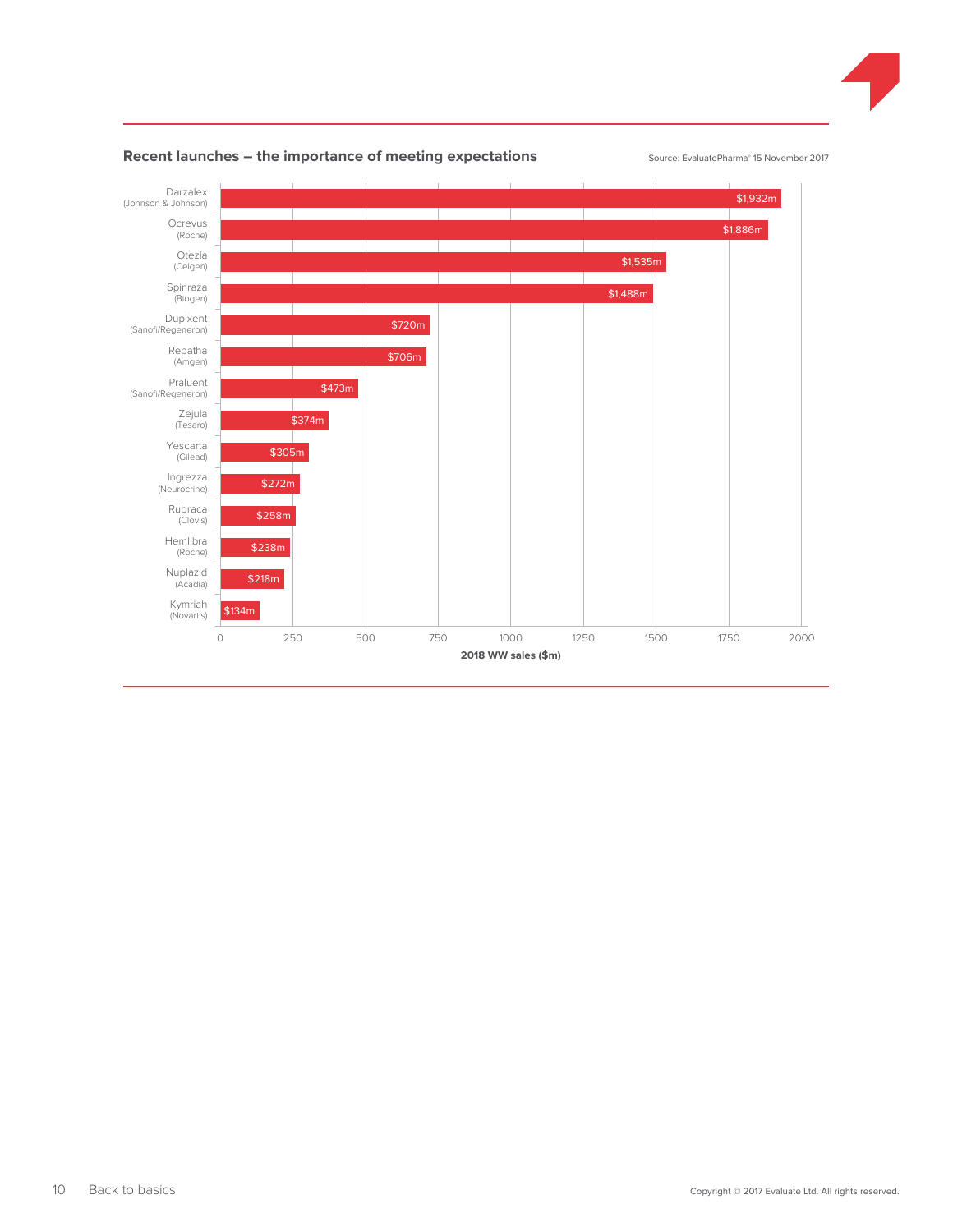

### Money and markets – deals, financing and valuations



### **Pharma and biotech M&A transactions announced each quarter** Source: EvaluatePharma<sup>®</sup> 15 November 2017

Gilead's move on Kite was the type of big-ticket M&A approach that many were hoping to see more of in 2017. With a sector supposedly on pause in 2016, awaiting the outcome of the US election, predictions of an uptick in deal activity prevailed in early 2017 with President Trump secure in the White House.

A look at quarterly deal data suggests that this failed to materialise – the number of biopharma takeovers being struck has continued to fall in 2017.

Many have attributed this in part to lack of clarity on tax reform, which now seems to be moving forward with the House bill agreed upon and the Senate now considering their version. A shift to a territorial system of taxation, dropping the statutory corporate tax rate to 20% and a repatriation holiday are all on the table.

This will be no easy bill to pass, however; the House and Senate proposals still look very different and several Republican Senators have publicly expressed misgivings. An impatient President Trump wants to sign the bill by Christmas, which at this stage looks ambitious. Timelines aside, given the failure on healthcare reform, the GOP is highly motivated to get this bill through.

Deal bankers are no doubt slavering over the prospect of \$130bn in overseas profits returning to US shores – this is the amount that big pharma and biotech companies are thought to be holding in other territories to avoid America's 35% corporate tax rate. Realistically, though, tax reform would only move the needle for those considering the largest deals.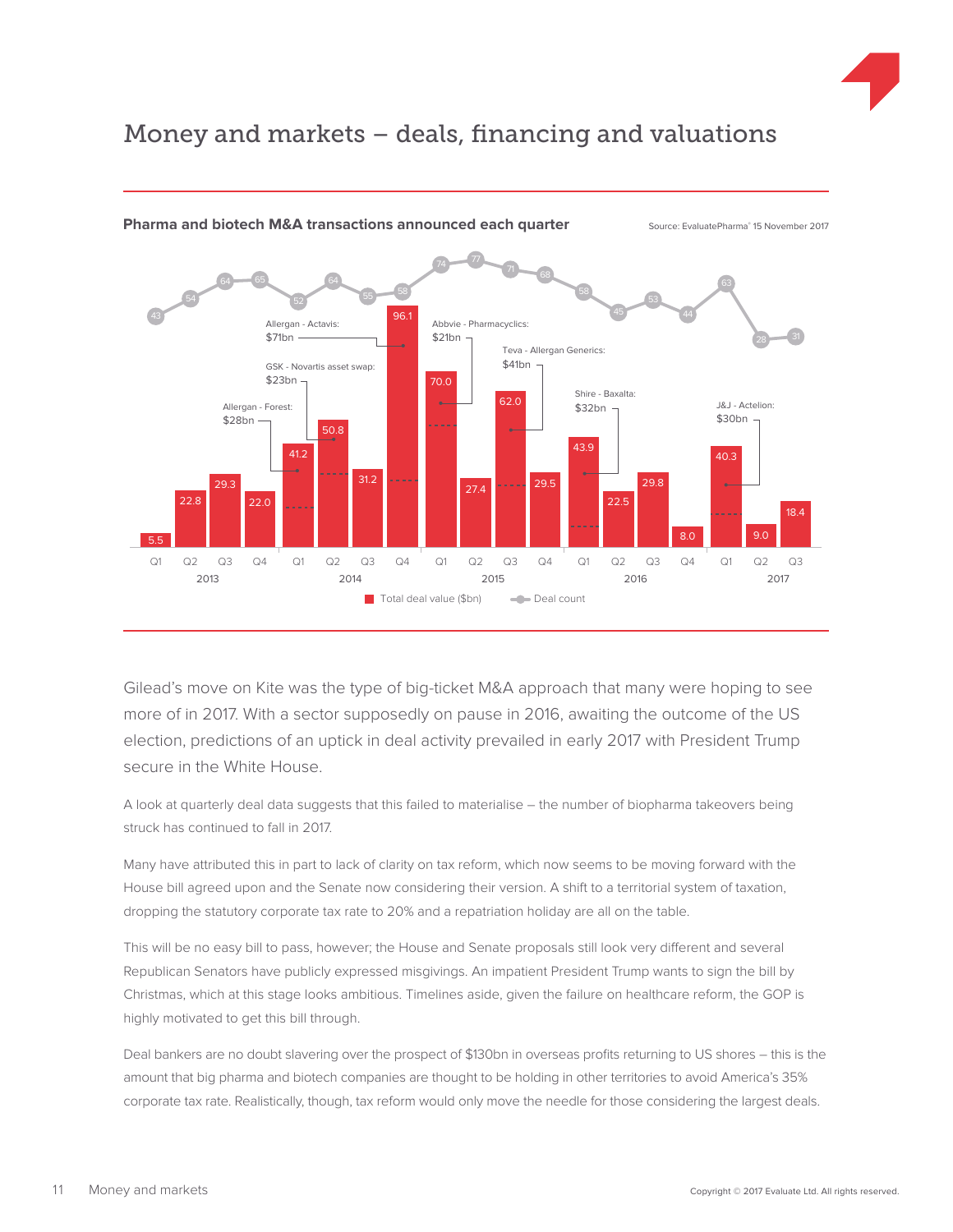

And the data make it clear that deals in all size brackets have been in decline.

"Tax reform will play in for the Pfizers doing the big deals – for something \$15bn or below, tax reform is almost meaningless," Mr Loncar says.



**Source: Evaluate Pharmaries and Count by value bracket** 15 November 2017

Building urgency to bolster topline growth in the wake of the deal hiatus could provide another trigger for M&A next year. For those increasingly reliant on older drug franchises in large therapy areas, this need is only becoming greater.

"The industry is going through some very fundamental changes. Companies that rely on legacy products in areas like diabetes or heart diseases are in huge trouble. In these areas, payers have the power. This might mean we see M&A, and that would be the top ingredient for having a good 2018," Mr Loncar says.

This issue was brought into sharp relief during October's tumultuous third-quarter earnings season for many largecap biopharma companies. Missed expectations and mounting concerns for the growth prospects of the likes of Celgene and Biogen, for example, caused a significant selloff.

"Q3 was a horrible quarter for the sector. Companies that didn't do well traded down, and those that did do well also traded down," says Salim Syed, senior biotech analyst at Mizuho Securities.

But the drop in share indices that resulted could be a silver lining, he maintains. "Many companies with cash balances have said they are looking to do some sort of M&A. So this gives them the opportunity to go out and buy something at a reasonable price."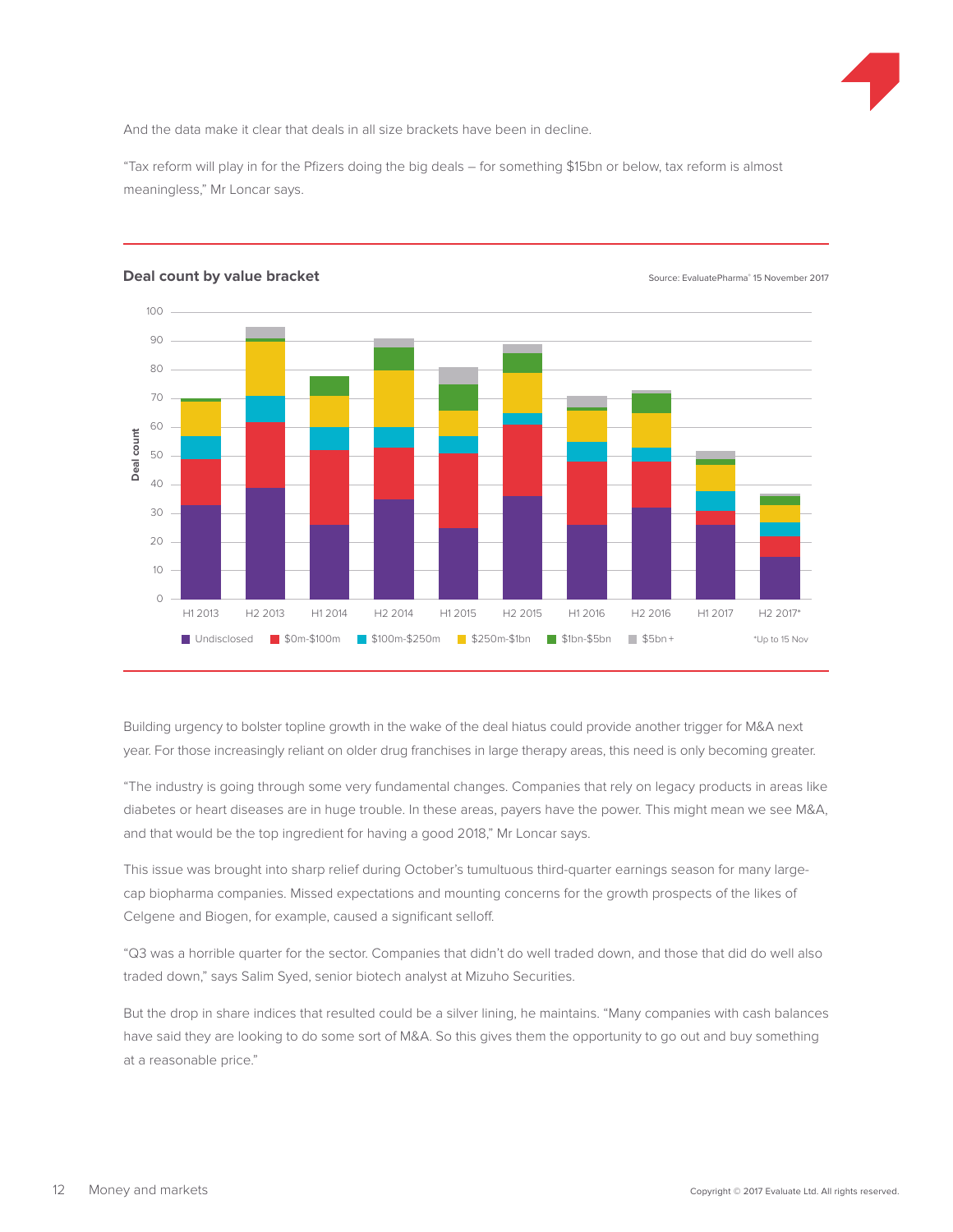

Complaints about unrealistic valuations – from potential buyers at least – have also been cited as a reason for the quiet M&A scene. Whether asset prices are too high remains an ongoing debate – the value of a company or project always depends upon who is buying – though it is clear that in certain areas price tags have soared.

A topline look at average deal values for private takeouts paints a picture of acceleration over the past five years. These averages have been driven higher by deals in red-hot areas like oncology, immunology and rare diseases.

"Early-stage companies in immuno-oncology are overpriced; early-stage companies in the US are generally overpriced," says Francesco de Rubertis, partner at the European venture capital firm Medicxi.

At the other end of the industry, however, many believe that the picture is different. Mr Syed points out that near-term price-to-earnings valuation ratios suggest that large-cap US biotechs are actually trading pretty cheaply.

"Valuations of large cap biotechs are around 12 times (forward) earnings – historically, trough levels were around 11 times – and US biotech is trading at a discount to big pharma, EU pharma, and the S&P," he says.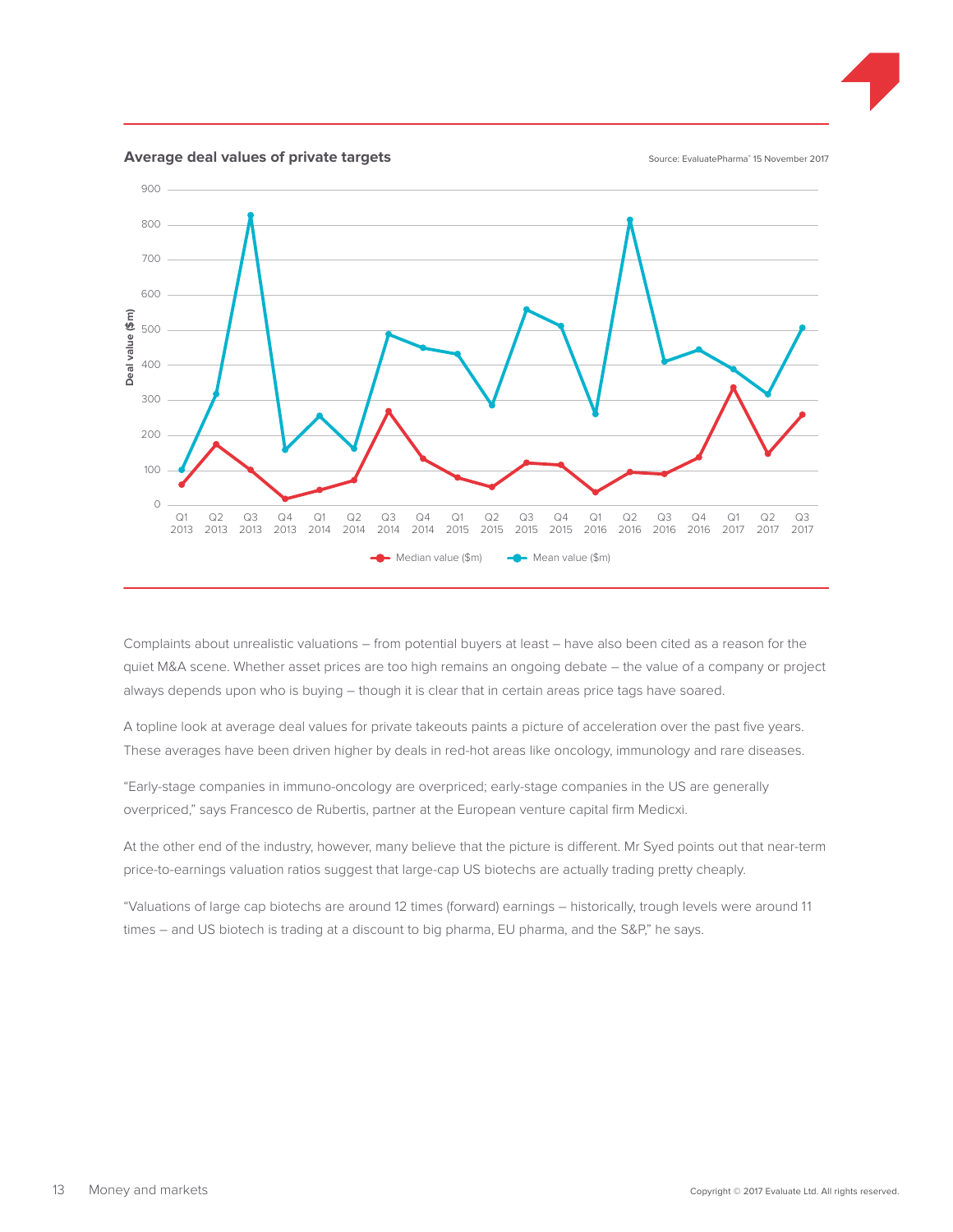#### **NBI performance 2017**



So if valuations of big cap biotechs remain depressed, and progress on tax reform emerges, then perhaps 2018 will see more, larger deals. Pfizer is still most frequently named as an enthusiastic big buyer – favourite targets for the rumour mill currently include Bristol-Myers Squibb and Biogen. And executives from other large players – Merck & Co and Gilead for example – have recently made it clear that they are looking around.

But for those shopping for smaller deals or in competitive R&D fields valuations could remain chunky, particularly if public and private investors continue to hand over cash so readily.

"It's a seller's market now, smaller companies have the upper hand when it comes to valuations," says Mr Loncar. "When a company like Celgene drops as much as it did, that's a once in 10 years event. There's a lot of pressure on them right now to fix it, and M&A is the quickest way to show they are doing something."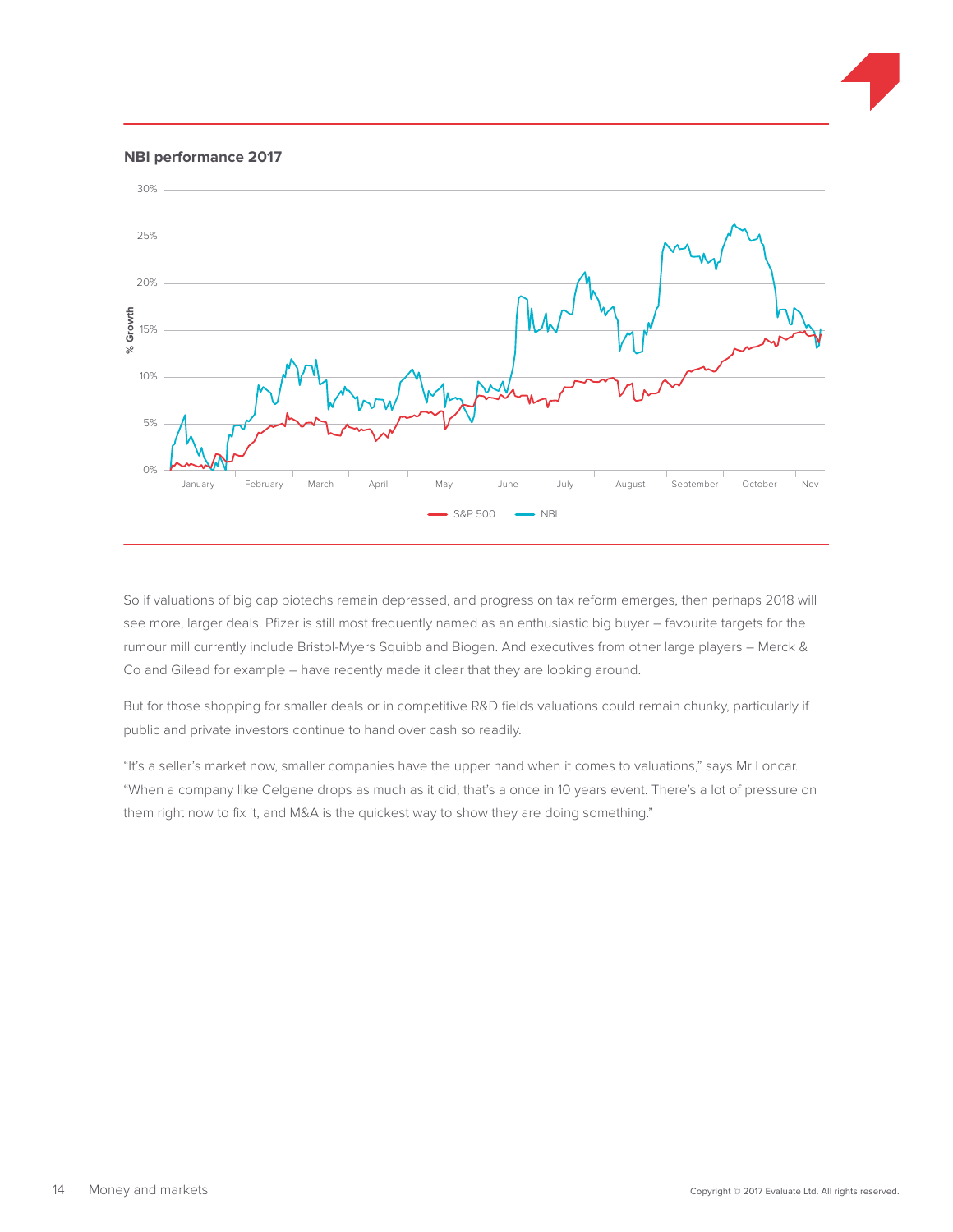

Ongoing strength in financial markets will of course depend on macro issues and the absence of global economic or political shocks, all of which remain hard to predict. But, barring these unforeseen events, few see investor support for early-stage biotech dimming significantly next year.

"I think the IPO markets are relatively hot right now. I've heard some investment banks on Wall Street talk about companies IPO'ing preclinical data, and I think that's the first time we've seen that since 2015/16," says Chris Hollowood, chief investment officer of Syncona, a UK-based life science investment firm.

Strong capital markets allow smaller drug developers to contemplate funding later-stage development independently, which inevitably has an impact on deal making. So a busy IPO scene could well have contributed to the decline in the number of private-company take-outs in 2017.

"In today's market you can clearly arbitrage the ability to go public versus a trade sale. And many times companies will go public – so there is less M&A," says Sander Slootweg, managing partner at the venture firm Forbion Capital Partners.

In the same way, deal watchers should probably expect another strong year for licensing transactions in 2018, as smaller players seek to retain more of the value of their assets.

The analysis below shows that, while the volume of licensing deals has remained fairly level over the past five years, the amount of money handed over in up-fronts has peaked in the boom years – pointing to more power in the hands of the sellers.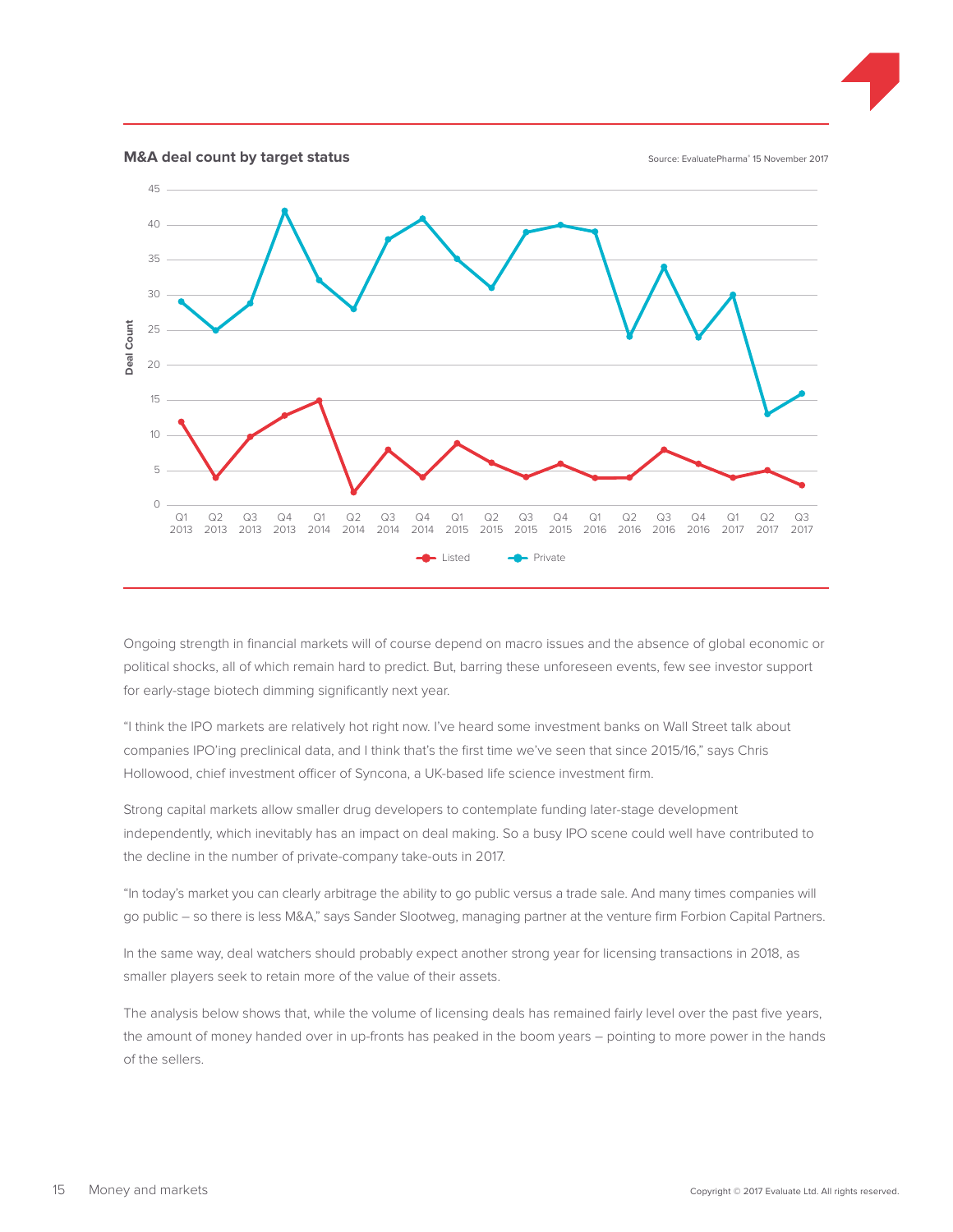

So, unless a highly motivated buyer emerges, it is easy to see how some investor M&A fantasies might not be fulfilled next year. An example of the disappointment that can follow was seen with Loxo Oncology in November, which saw its shares sink in the wake of a huge deal with Bayer over its tumour-agnostic cancer therapies, which included \$400m in up-front cash. One reason given for Loxo's slump was that investors had been hoping for a straight takeout.

At the same time, however, these red-hot investment targets need to keep delivering. A market that becomes excessively tolerant of risk is not healthy, and the performance of recent IPOs in particular will be closely watched.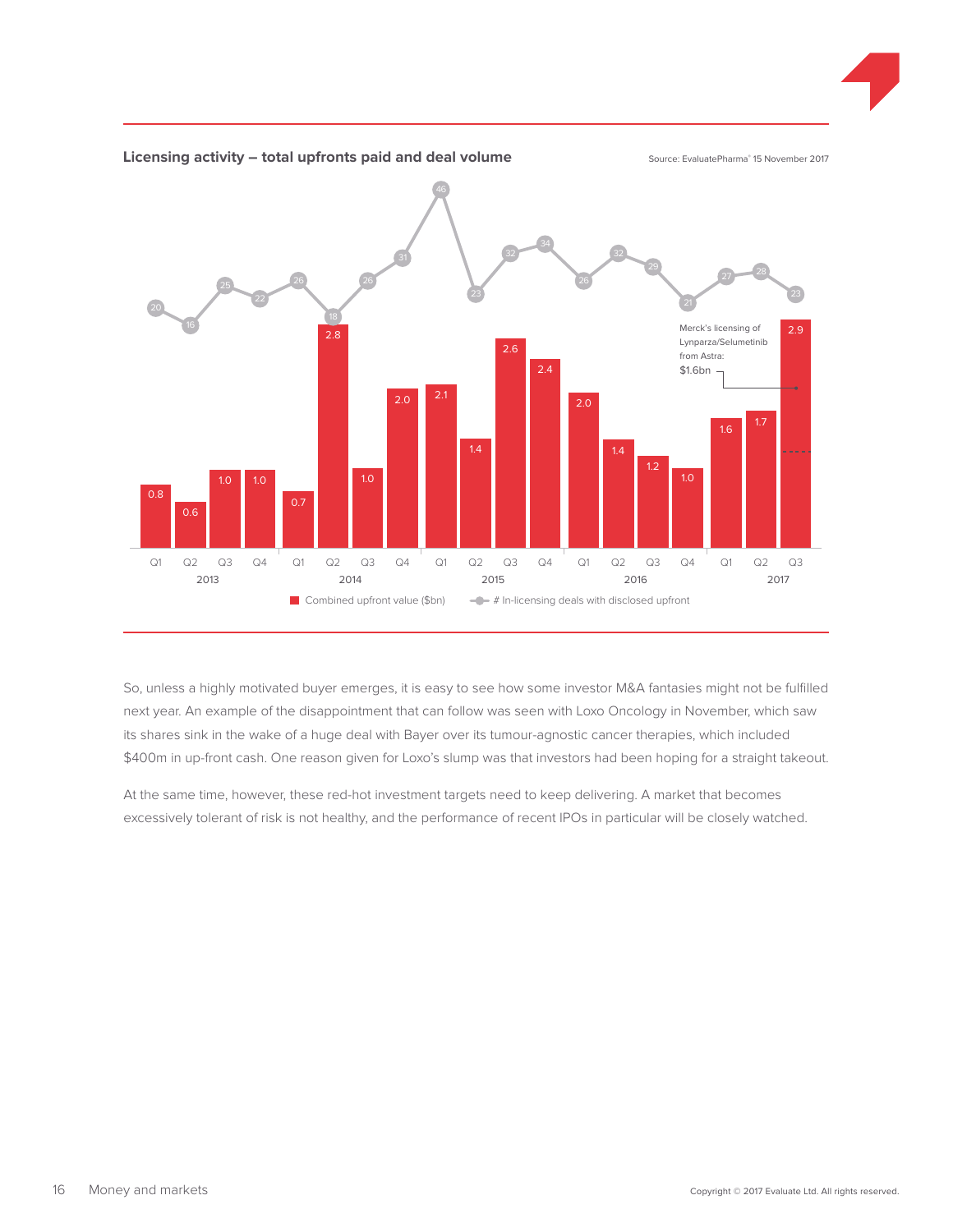



### **Share price performance of recent Nasdaq-listed drug developers** Source: EvaluatePharma' 15 November 2017

Another signal that 2018 will be a strong year for IPOs is the reappearance of crossover funds in venture funding rounds. These deep-pocketed investors, which largely exited the biotech sector in 2016's lull, help shepherd private companies onto the public markets by supporting large pre-IPO funding rounds.

The ability of venture capital players like Syncona, Forbion and Medicxi to float their investments has been a major boon for the private sector in the past couple of years. Should this trend continue next year, and acquirers start shopping around for assets with more urgency, the venture world could be looking at an even more successful period.

Even in Europe, which has historically trailed the US in its ability to support start-ups, venture firms are feeling optimistic about the coming year. Forbion's Mr Slootweg says that intense competition for deals in the US has pushed up local asset prices, prompting cash-rich venture firms to look to Europe.

"That is a healthy trend as we could do with a bit more capital flowing into Europe. And in later rounds we very much like to get experienced US investors in, to build bridges," he says.

Those bridges could ultimately lead to a Nasdaq listing, where many European companies successfully raised money last year, and will continue to do so in 2018, he predicts.

Mr de Rubertis of Medicxi agrees. "Nasdaq is a necessary step for later in the evolution of [a European] company."

Neither sees this as a loss of talent to the US – only the actions of companies that operate on a global marketplace, raising money where knowledgeable investors are more numerous and the pools of capital substantially deeper.

"You need to convince investors that you're building global leading companies, not European leading companies," says Mr Hollowood of Syncona.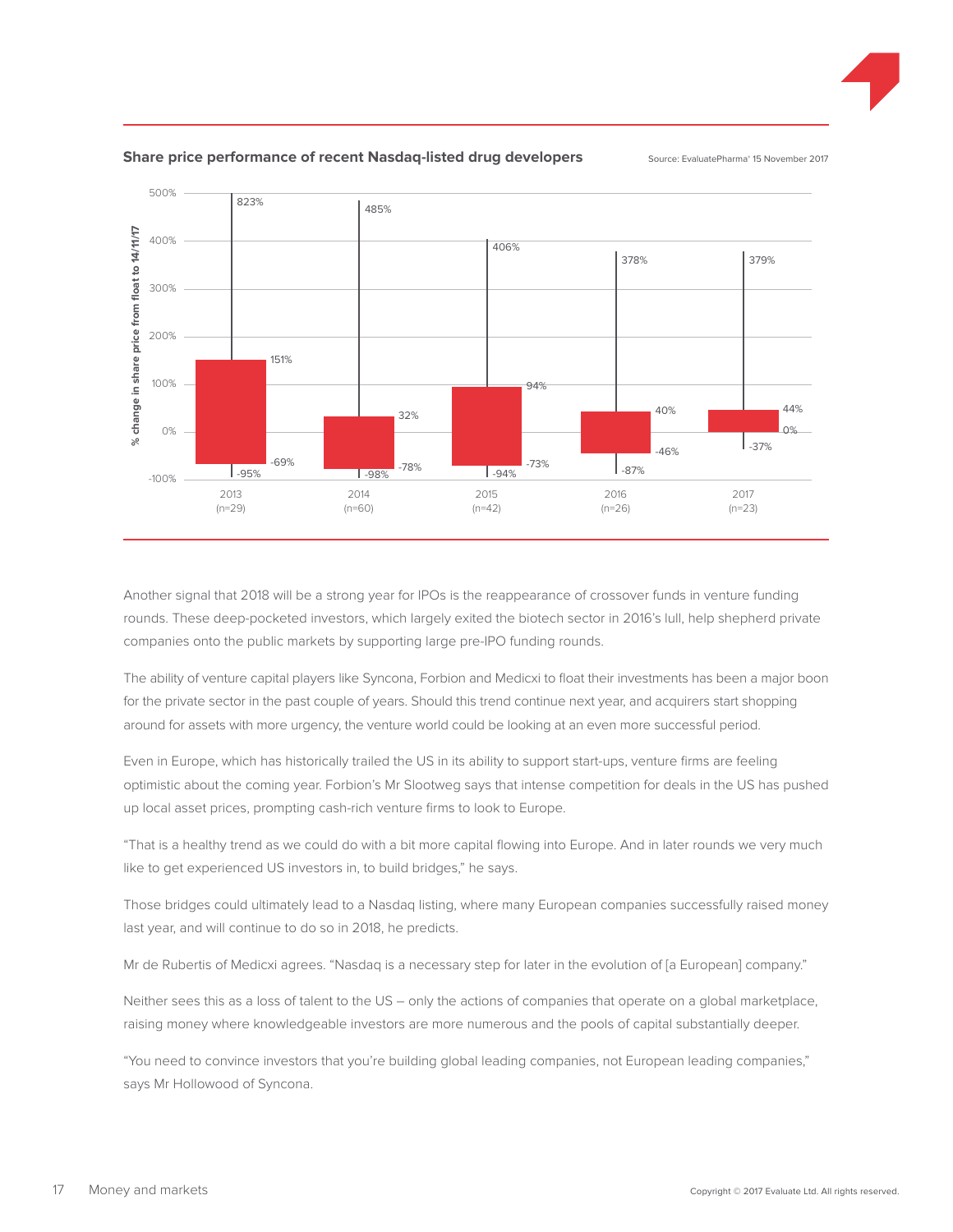

### **Quarterly VC investment C** interest in the source: EvaluatePharma<sup>®</sup> 15 November 2017

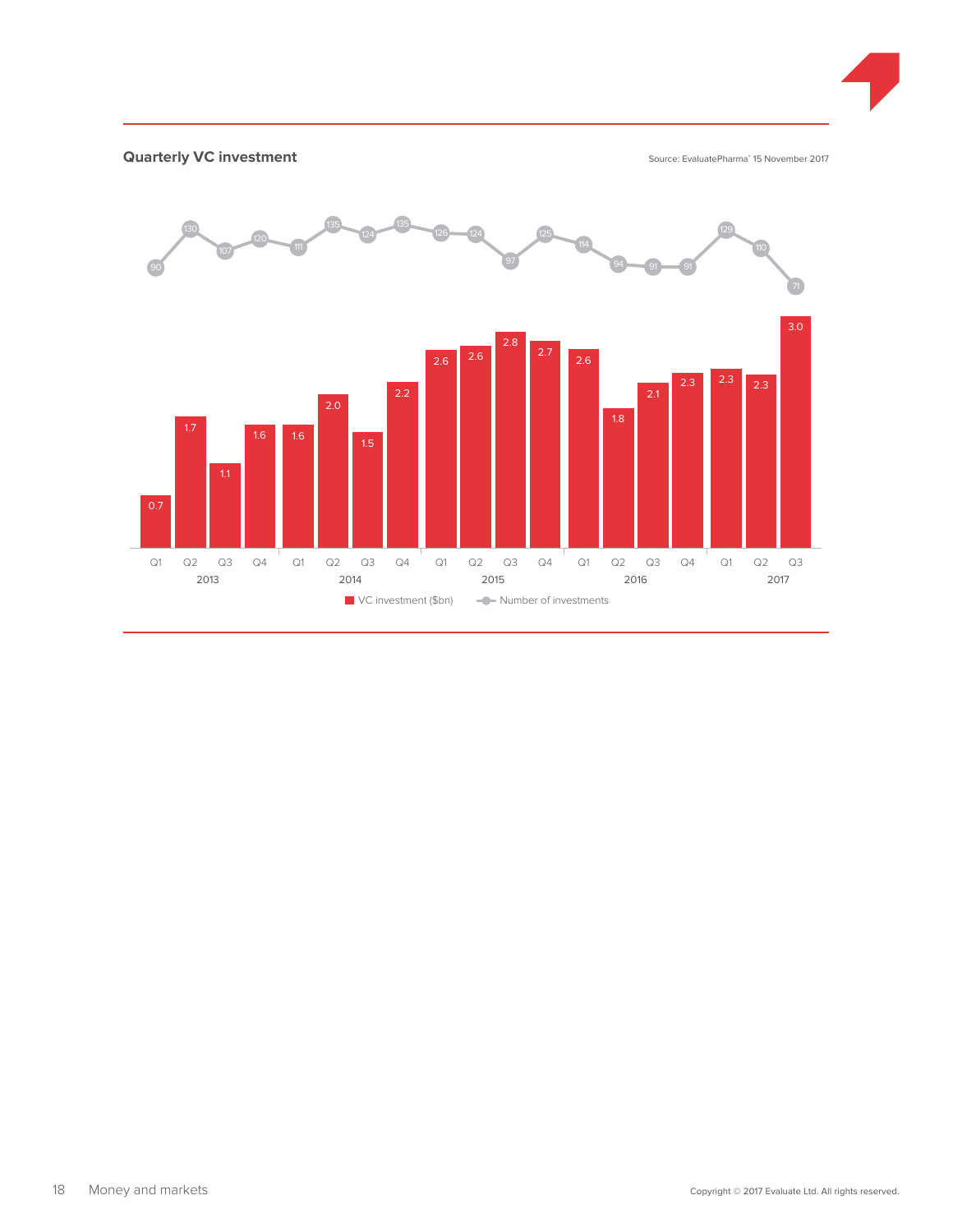

### Pricing and policy – the US pricing debate

Of course it will not only be financial markets in the US that influence the climate for biopharma companies next year – heightened scrutiny of drug prices in the world's most lucrative medicine market will remain a live issue.

However, it seems likely that the focus of the debate will continue to shift away from any potential actions by central government, towards state level manoeuvring and other sources of market disruption.



I am working on a new system where there will be competition in the Drug Industry. Pricing for the American people will come way down! 1:46 PM - Mar 7, 2017

Three years of pharma-bashing have yielded almost no US action on drug pricing and even President Trump, the occasional tweet or applause line notwithstanding, appears to have lost interest. His appointment of a former Lilly executive, Alex Azar, as Health and Human Services secretary is surely another positive sign for the sector.

To a degree the investor base has decided that drug pricing is what it is  $-$  it's something we will hear about but it's proven to be something very difficult to change, says Mr Syed of Mizuho.

But state-level action has sparked some worries, especially as California has enacted two laws that could affect pricing strategies – a price transparency law and another that limits the power of pharma to offer discounts as part of patient-assistance programmes. It is too soon to predict how many others might follow the Golden State's lead, but with 2018 an election year for thousands of legislative seats the drug-pricing battleground is shifting to state capitals

Looking ahead to 2018, David Mitchell, founder and president of Patients for Affordable Drugs, says advocates for drug price restrictions could win passage of legislation in between six and 10 states, specifically naming Washington, Oregon, Colorado, Michigan and Wisconsin, where a bipartisan consensus is developing on the issue.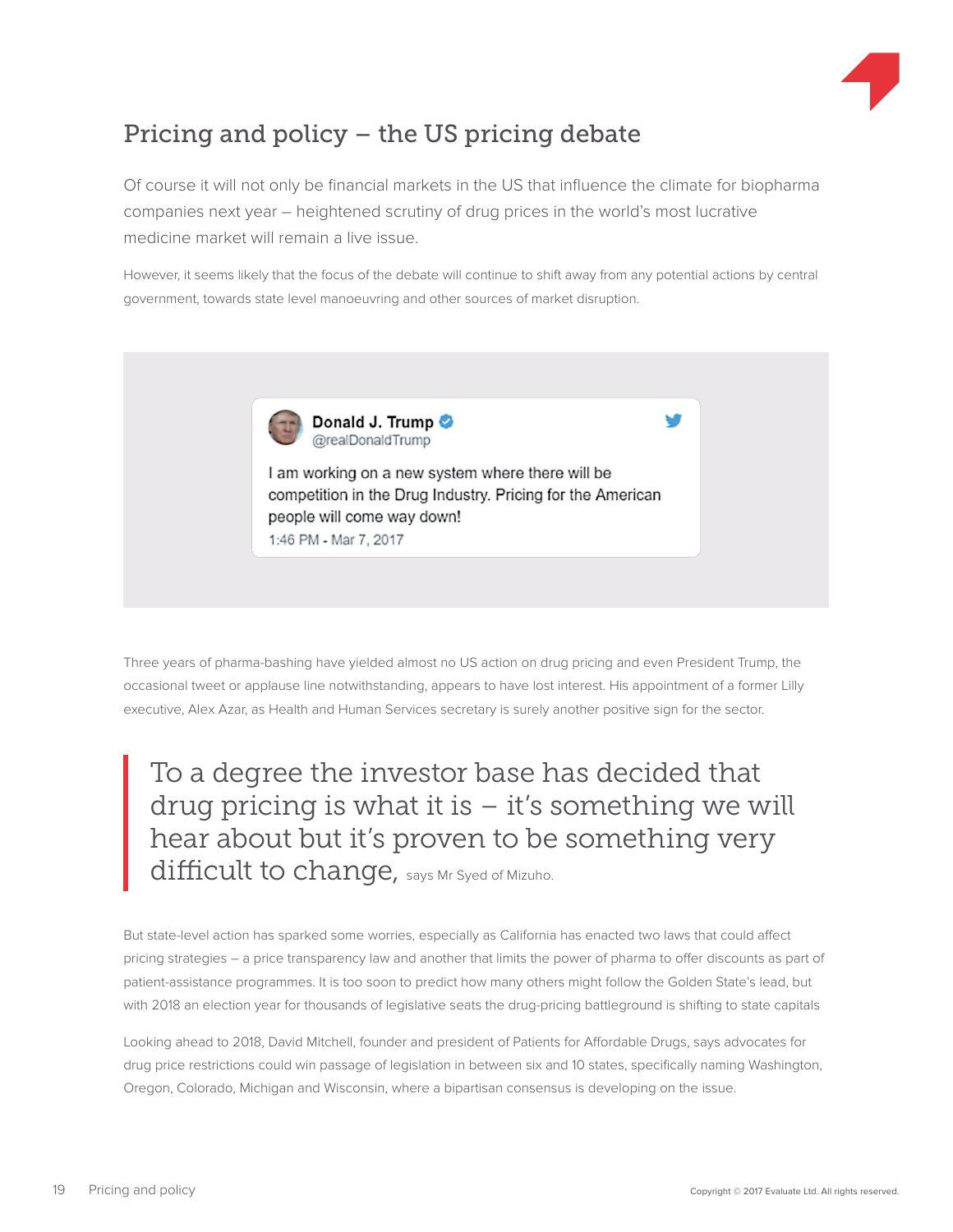

These states are the most fertile ground for these kinds of laws, he says, in part because they have to pay for drugs in their Medicaid programmes and also, in many cases, are legally required to have a balanced budget. "Taking action to lower drug prices is both good policy and good politics," he says.

None of these actions have been shown to have a real effect on prices so far. But if any gain teeth, or if weighty bills with bipartisan support emerge in 2018, industry and investors will want to pay close attention to what is happening at state level.

### **Flexing muscles**

As the situation stands, drug makers have really only felt falling branded drug prices in huge therapy areas with lots of competition – like diabetes or respiratory medicines. But with the issue moving more into the public consciousness, fears are growing that payers will flex their muscles more widely.

Makers of multiple sclerosis drugs became the villain of the moment in September after members of US Congress demanded information on pricing and distribution channels. It is not inconceivable that the spotlight will fall on other chronic conditions, particularly where cheaper biosimilars are looming, like rheumatoid arthritis.

Signs that the oncology space is coming under pricing pressure would represent a worst-case scenario for the sector. But for now this has not emerged, and has also not been apparent in the rare disease field where huge price tags frequently prompt hysterical headlines.

"When new drugs for rare diseases get approved like Spinraza, you see these terrible stories, but so far I've seen no push back on those types of drugs. Spinraza has had a great launch, Neurocrine is off to the races, Sarepta is a poster child. These are the types of things you want to invest in – life-saving or delivering a lot of value," says Mr Loncar.

Distinguishing between innovation and abuse of market position is not always easy, of course, though tangible fallout from this polarising debate would seem to be limited for now.

### **Serial disrupter?**

Elsewhere in the industry, fears of US government intervention in drug pricing are being replaced by concerns about the entry of a muscular new buyer. The arrival of the online retail giant Amazon in delivery channels is already a dominant talking point, with big pharma, insurers and pharmacy benefit managers all being forced to confront the possibility that "the everything store" could soon be selling prescription drugs.

Amazon's silence on its plans has stimulated much speculation, with analysts suggesting that it could become anything from an online pharmacy to a full-scale pharmacy benefit manager (PBM). This is more of a worry for the PBMs than pharma at this stage; for drug makers, Amazon would likely be a customer in one form or another, rather than a competitor.

But how this threat shapes up will be a preoccupation next year. Perhaps a more esoteric question for biopharma is what potential Amazon has to improve transparency in the murky world of drug pricing. If the online retailing giant decides to pursue a large role in the supply chain, it will become a customer that could prove to be tougher than today's PBMs.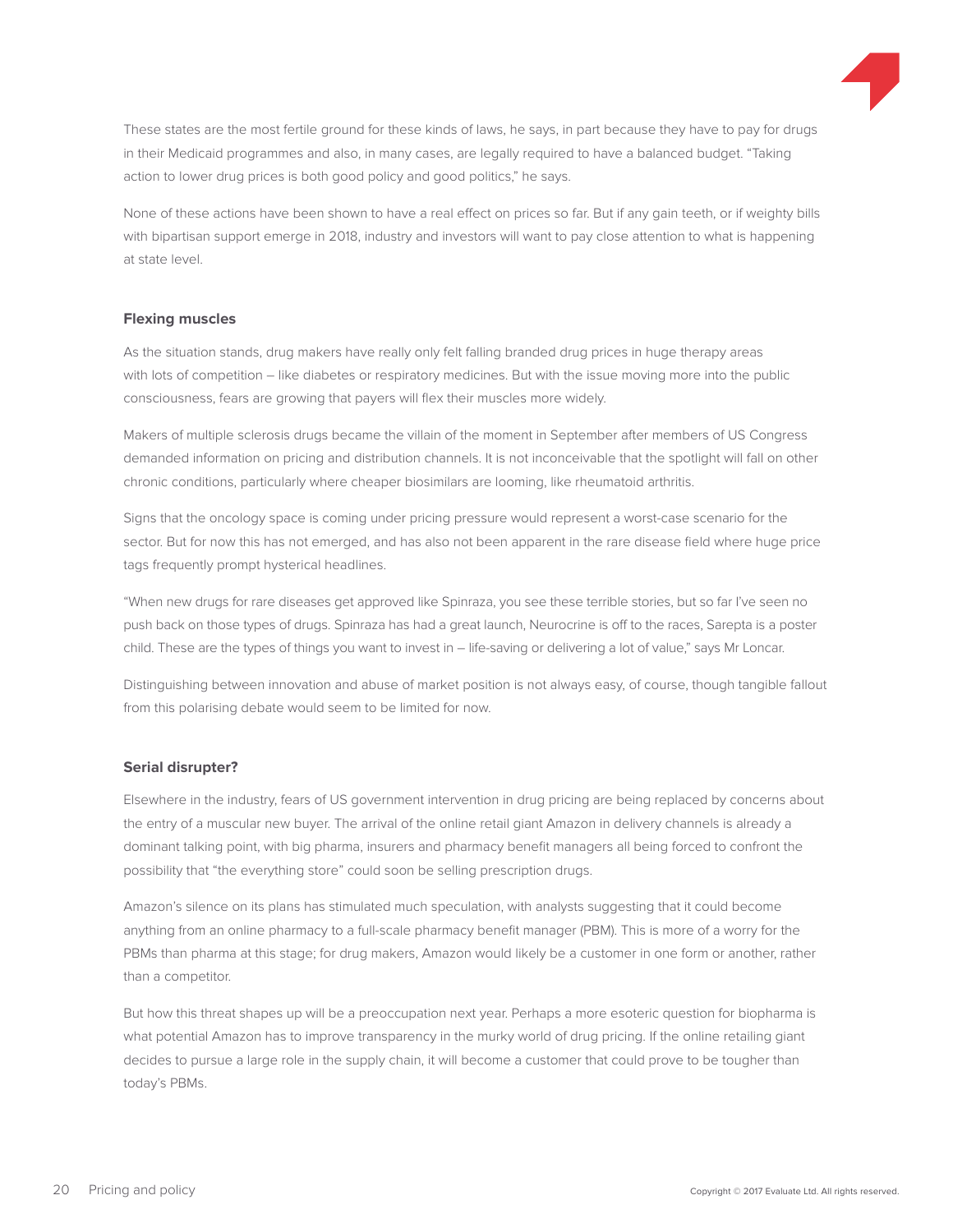

### Pause or pull back?

In many ways it is easy to see how high expectations have built in certain corners of the biopharma sector.

The checkpoint inhibitors Keytruda and Opdivo arrived in 2014 and in only two years had cumulatively generated revenues of \$8bn. In 2017, sales of the five anti-P(L)-1 antibodies now on the market are expected to reach \$10bn. Hence the pressure on the immuno-oncology pipeline to keep these revenues growing.

In rare diseases, Alexion and others have shown that blockbuster franchises can be built around tiny patient populations. Novartis and Kite have demonstrated that ground-breaking science can be turned into commercial products, in a relatively short amount of time. And the first bona fide gene therapy is likely to arrive in the US in 2018 in the shape of Spark's Luxturna.

"Science is only getting better in biotech, and these companies are only getting smarter," says Mr Syed at Mizuho. "We're starting to look at how to treat diseases that historically had no standard of care. Look at the number of trials in gene therapy and nucleic acid therapies – this is something that scientists have been working on for the last 50 years. And now it's a reality. People are excited about this stuff."

However, excitement about the long-term gains must be tempered by realism about the short-term challenges. And many of those could become apparent in 2018.

The sell-off in biotech shares in the US in October and early November prompted many to wonder whether investors are only just waking up to these issues.

"I don't think [the sell-off] is a sign of a problem, but maybe a bit of fatigue," says Mr Loncar, pointing out that the IBB and XBI, two closely-followed funds that track Nasdaq-listed biotechnology stocks, are up 20% and 40% so far in 2017. "That's a pretty good year. It's reasonable we are taking a pause."

Should the pause turn into something that looks more like a pullback, then there will be more reason to worry about 2018.

But there is plenty in the pipeline that could go right next year. Regulatory stances are unlikely to shift suddenly, and truly innovative therapies are being reimbursed. Throw in a couple of big deals and an absence of aggressive pricing rhetoric, and the outlook improves even more.

"If you look at the pace of R&D, there has probably never been a better time for a lot of science," says RBC's Mr Yeoh. "We're curing cancers that we've never cured before, we've got new drugs for MS, new treatments for diabetes. Costs aside, we are still making progress on human health."

That progress will continue in 2018, however confident investors are feeling.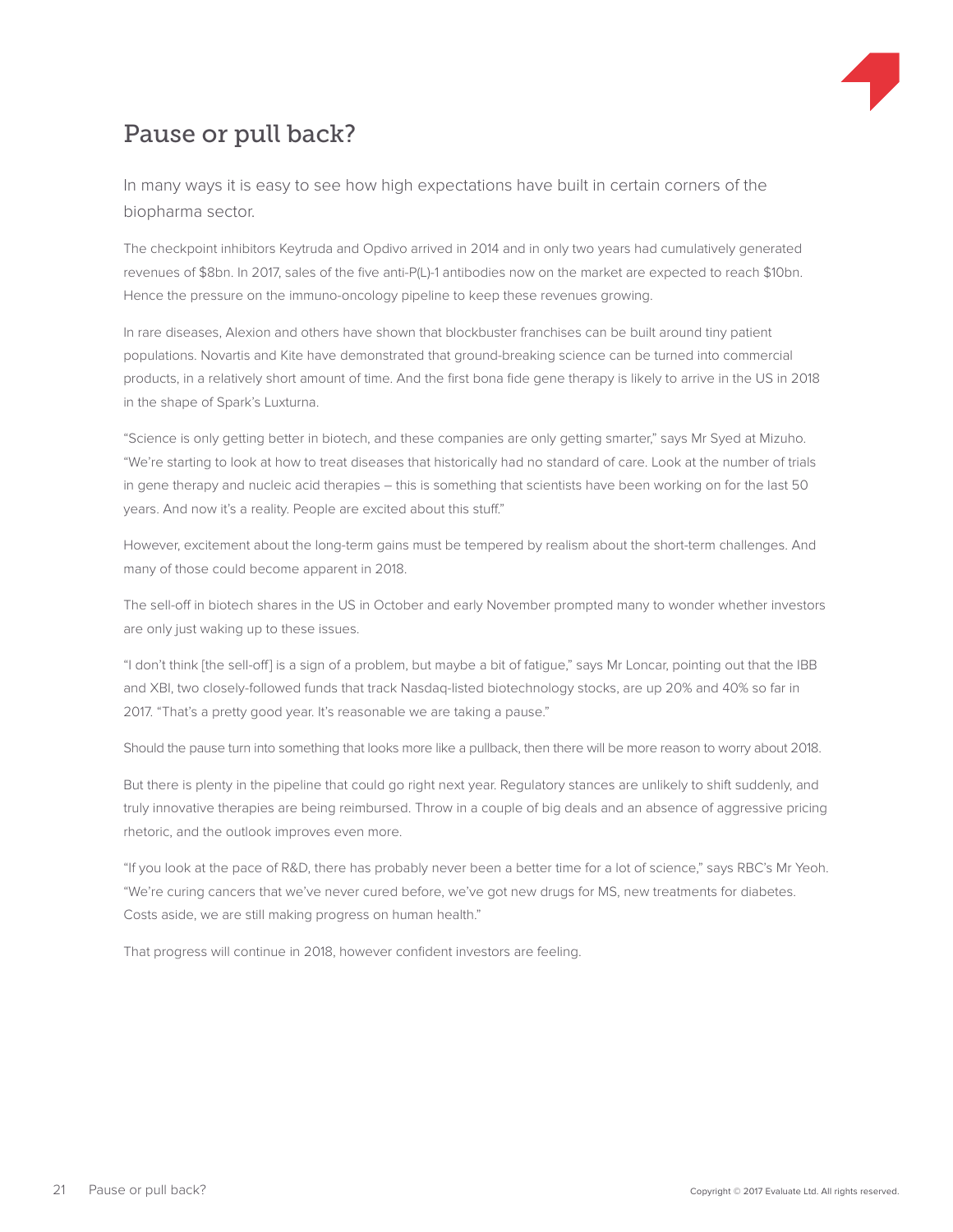

### Putting 2018 into numbers



**Source: EvaluatePharma**® 15 November 2017 **Top 10 drugs by 2018 sales (\$bn)** 15 November 2017

The biggest pharma companies – Rx and OTC sales **1988** Source: EvaluatePharma<sup>®</sup> 15 November 2017

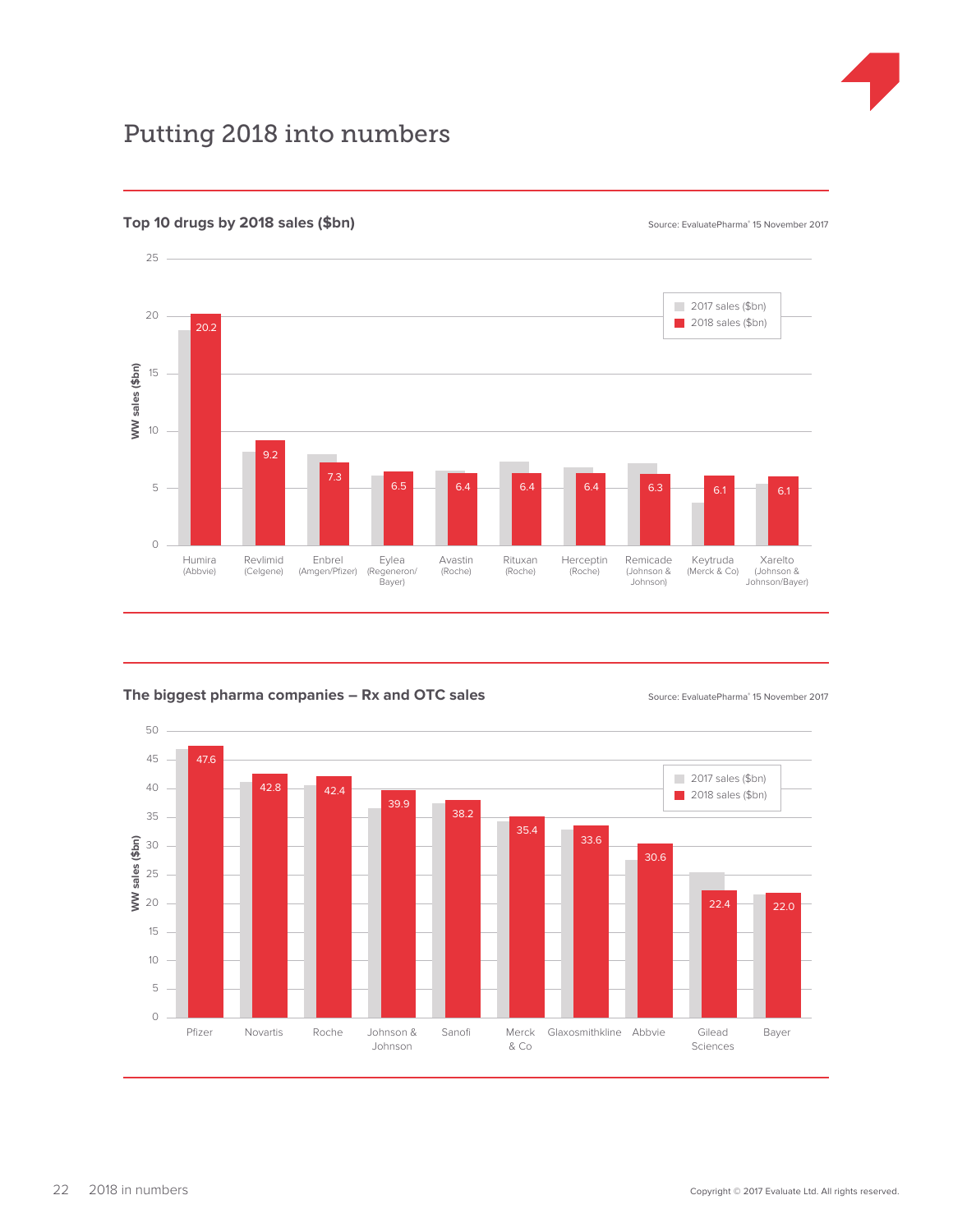



### Top 5 drugs in 2018 by forecast year-on-year sales increase (\$bn) Source: EvaluatePharma<sup>®</sup> 15 November 2017



Top 5 companies in 2018 by forecast year-on-year sales increase (\$bn) Source: EvaluatePharma<sup>®</sup> 15 November 2017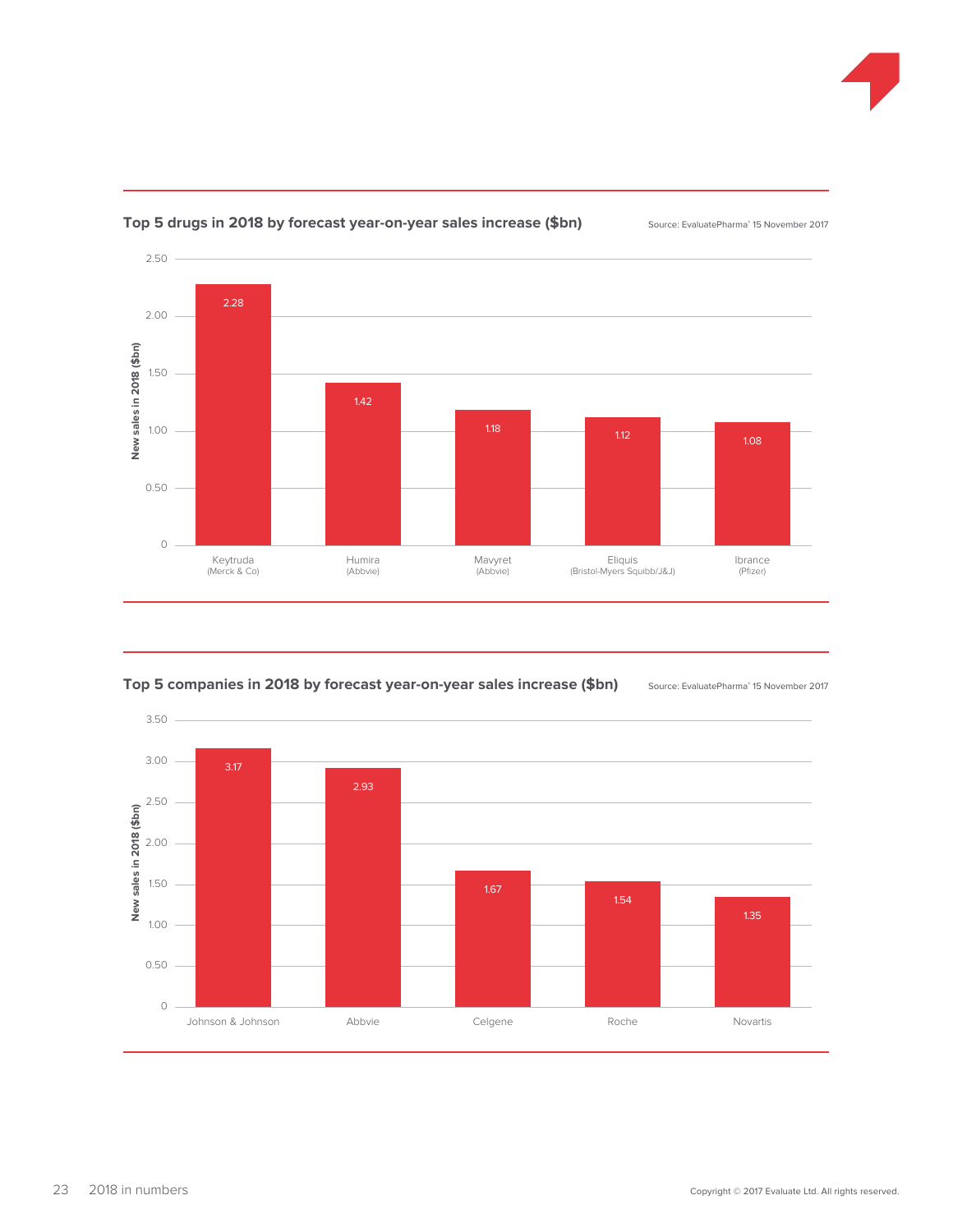



### Top 10 potential launches in 2018 by 2022 sales (\$bn) Source: EvaluatePharma<sup>®</sup> 15 November 2017

### **Single product companies approaching launch**

Source: EvaluatePharma<sup>®</sup> 15 November 2017

| <b>Company</b>             | <b>Product</b>   | <b>US approval</b> | 2022e sales (\$m) |
|----------------------------|------------------|--------------------|-------------------|
| <b>Agile Therapeutics</b>  | Twirla           | 26 December 17     | 330               |
| Achaogen                   | Plazomicin       | 26 October 18      | 313               |
| Rigel Pharmaceuticals      | <b>Tavalisse</b> | 17 April 18        | 287               |
| Tetraphase Pharmaceuticals | Eravacycline IV  | Mid-2018 (EU)      | 237               |
| Æterna Zentaris            | Macrilen         | 29 December 17     | 56                |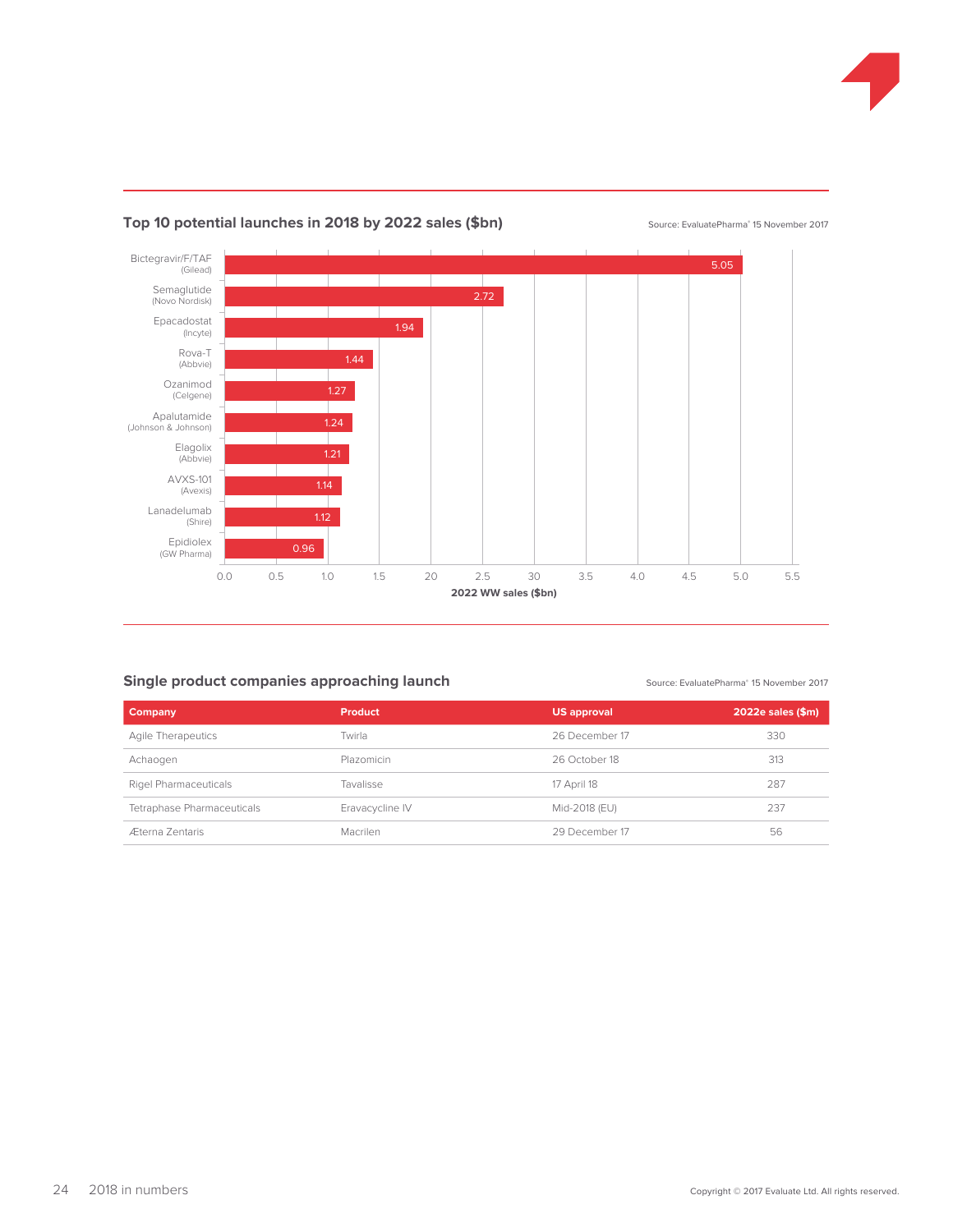

### Biggest changes to 2018 US sales forecast, over the last 12 months Source: EvaluatePharma<sup>®</sup> 15 November 2017